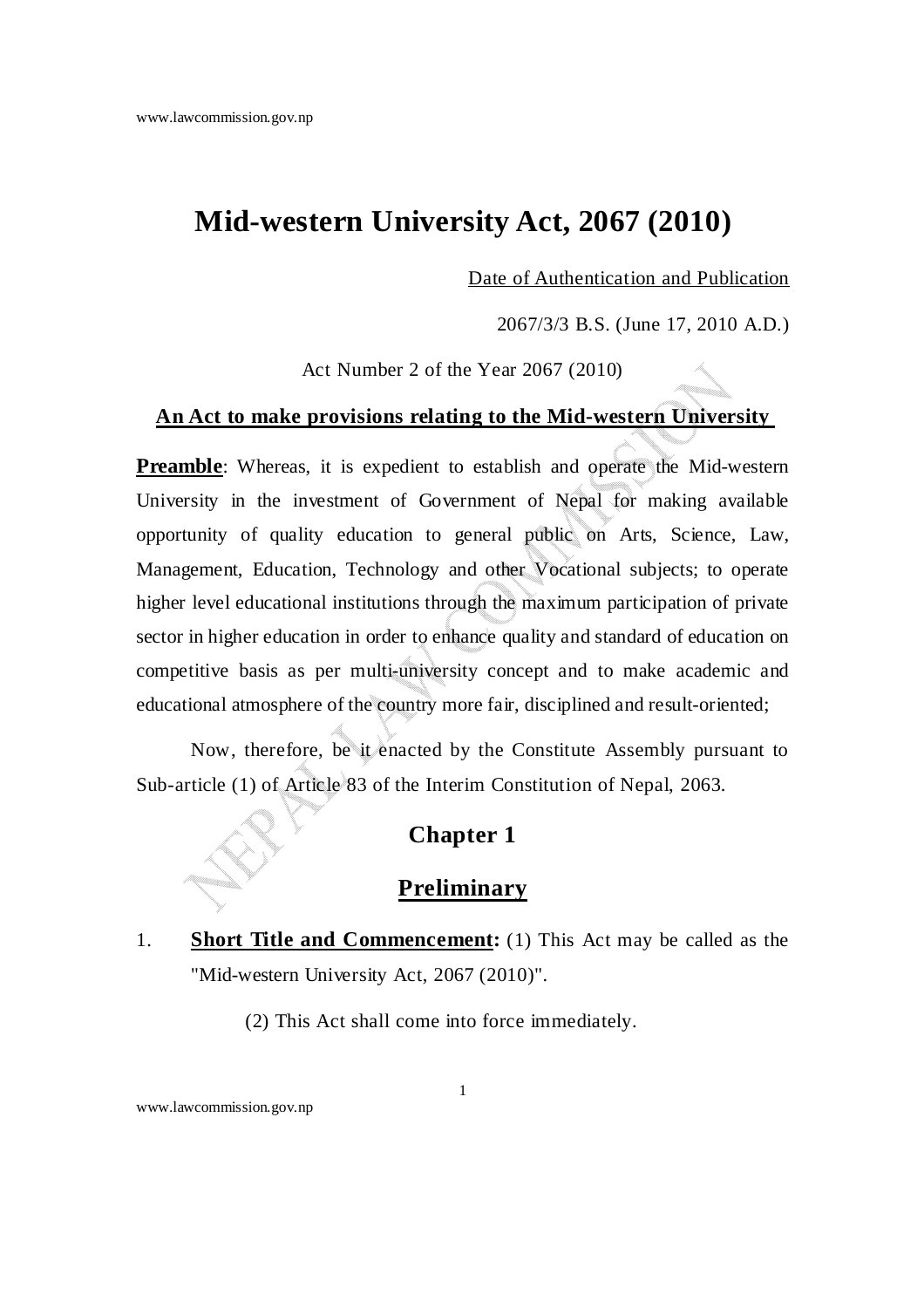- 2. **Definitions**: Unless the subject or the context otherwise requires, in this  $Act: -$ 
	- (a) "University" means the Mid-western University established pursuant to Section 3.
	- (b) "Senate" means Senate of the University as referred to in Section 7.
	- (c) "Academic Council" means the Academic Council as referred to in Section 10.
	- (d) "Executive Council" means the Executive Council as referred to in Section 12.
	- (e) "Service Commission" means the Service Commission as referred to in Section 21.
	- (f) "Faculty" means the faculty as referred to in Section 14.
	- (g) "Research Centre" means the Research Centre as referred to in Section 15.
	- (h) "Education Council" means the Education Council as referred to in Section 16.
	- (i) "Campus" means the constituent campus of the University and this expression also includes any campus affiliated to the University.
		- (j) "Curriculum Development Centre" means the Curriculum Development Centre as referred to in Section 18.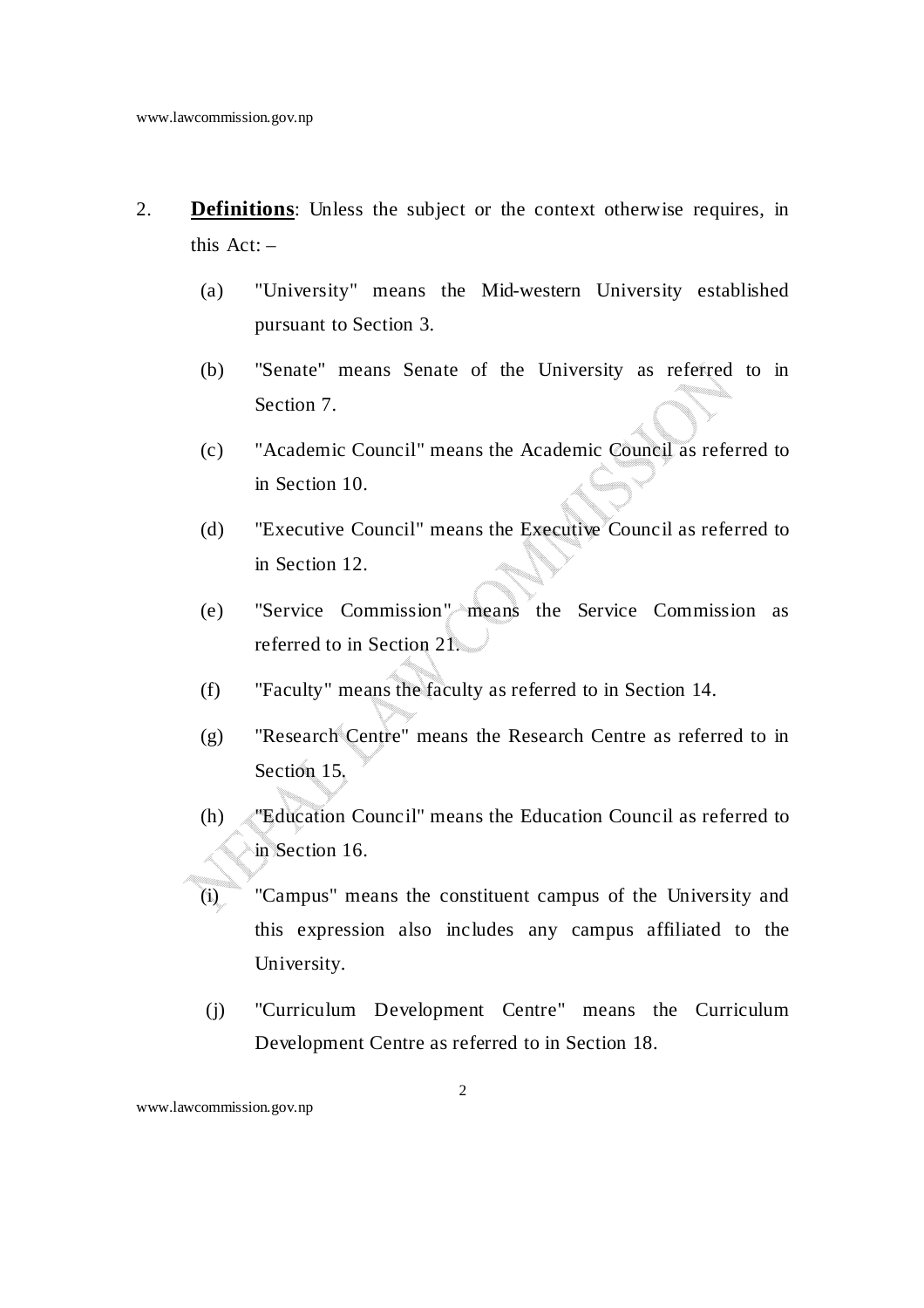- (k) "Chancellor" means the Chancellor as referred to in Section 22.
- (l) "Pro-Chancellor" means the Pro-Chancellor as referred to in Section 23.
- (m) "Vice Chancellor" means the Vice Chancellor as referred to in Section 24
- (n) "Registrar" means the Registrar as referred to in Section 25.
- (o) "Dean" means the chief of the faculty.
- (p) "Director" means the Director as referred to in Section 27.
- (q) "Teacher" means the Professor, Lecturer and Assistant Lecturer engaged in providing education or conducting research at the University and this word also includes the instructors of various levels at the University and the person specified as Teacher in the Rules made under this Act.
- (r) "Employee" means the person beside teachers who conduct or cause to conduct managerial and assistance work while operating the University.
- (s) "Student" means girls and boys who made admission in the campus for study and research.
- (t) "Prescribed" or "as prescribed" means prescribed or as prescribed in the Rules framed under this Act.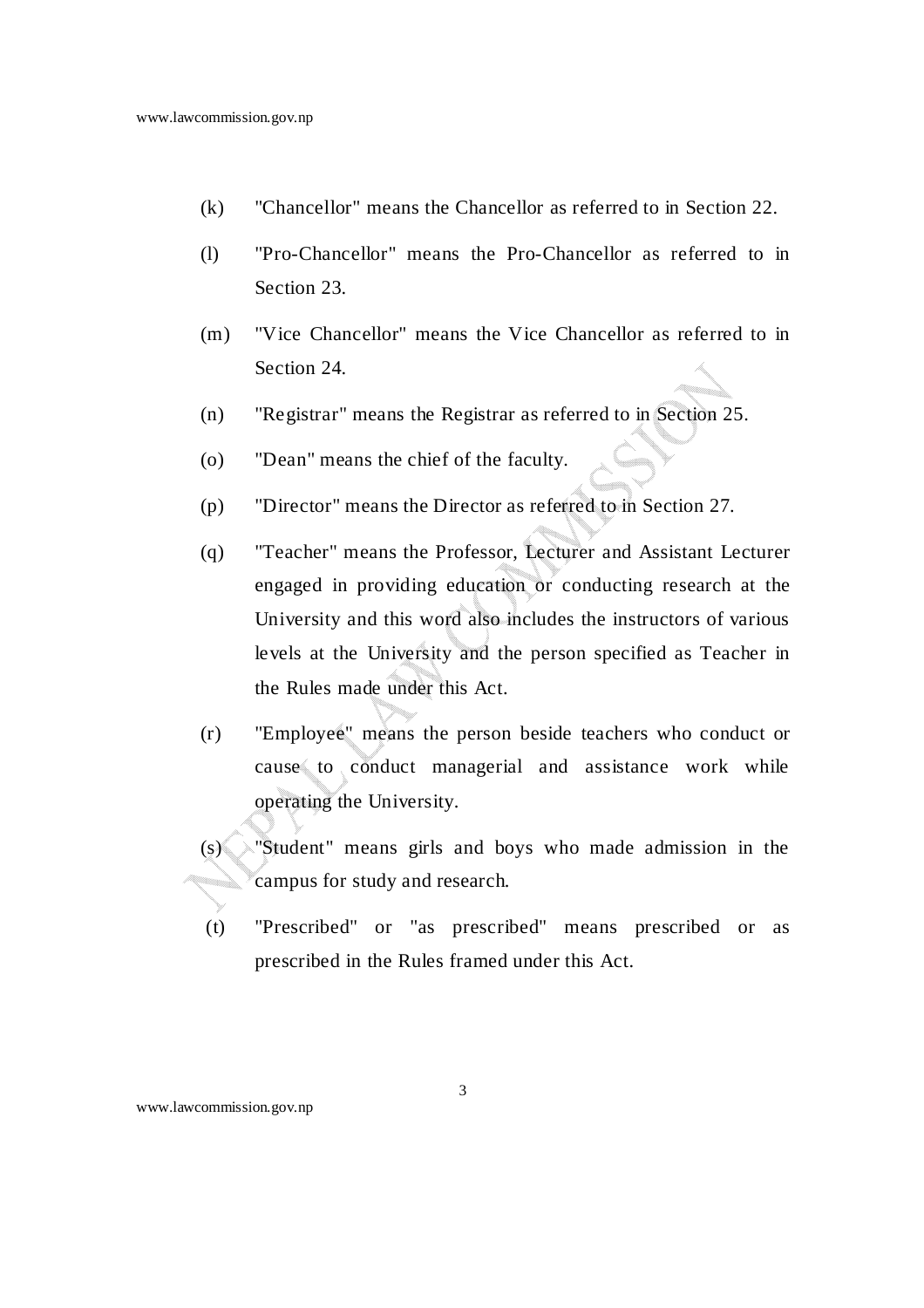### **Establishment of the University**

3. **Establishment of the University**: (1) The Mid-western University is, hereby, established to conduct study, teaching and research work on Arts, Science, Law, Management, Education, Technical and other Vocational subjects.

 (2) This University shall established at the premises of *Surkhet* Campus which is being operated in a *Surkhet*, as a *Surkhet* Campus (education), as a constituent campuses of *Tribhuvan* University upon receiving donation from Government of Nepal at the time of commencement of this Act and jointly including to the affiliated campus namely *Birendra* Multiple Campus, *Surkhet*, Public Science Campus, *Surkhet*.

4. **University to be Autonomous Corporate Body**: (1) The University shall be an autonomous corporate body with perceptual succession.

 (2) The University shall have a separate seal of its own for all of its business.

 (3) The University may, like an individual, acquire, use, sell or otherwise dispose of movable and immovable property.

 (4) The University may, like an individual, sue and may be sued in the same name.

4 (5) The University may, like an individual, carry out the contract and use the rights and fulfill the obligation as per contract.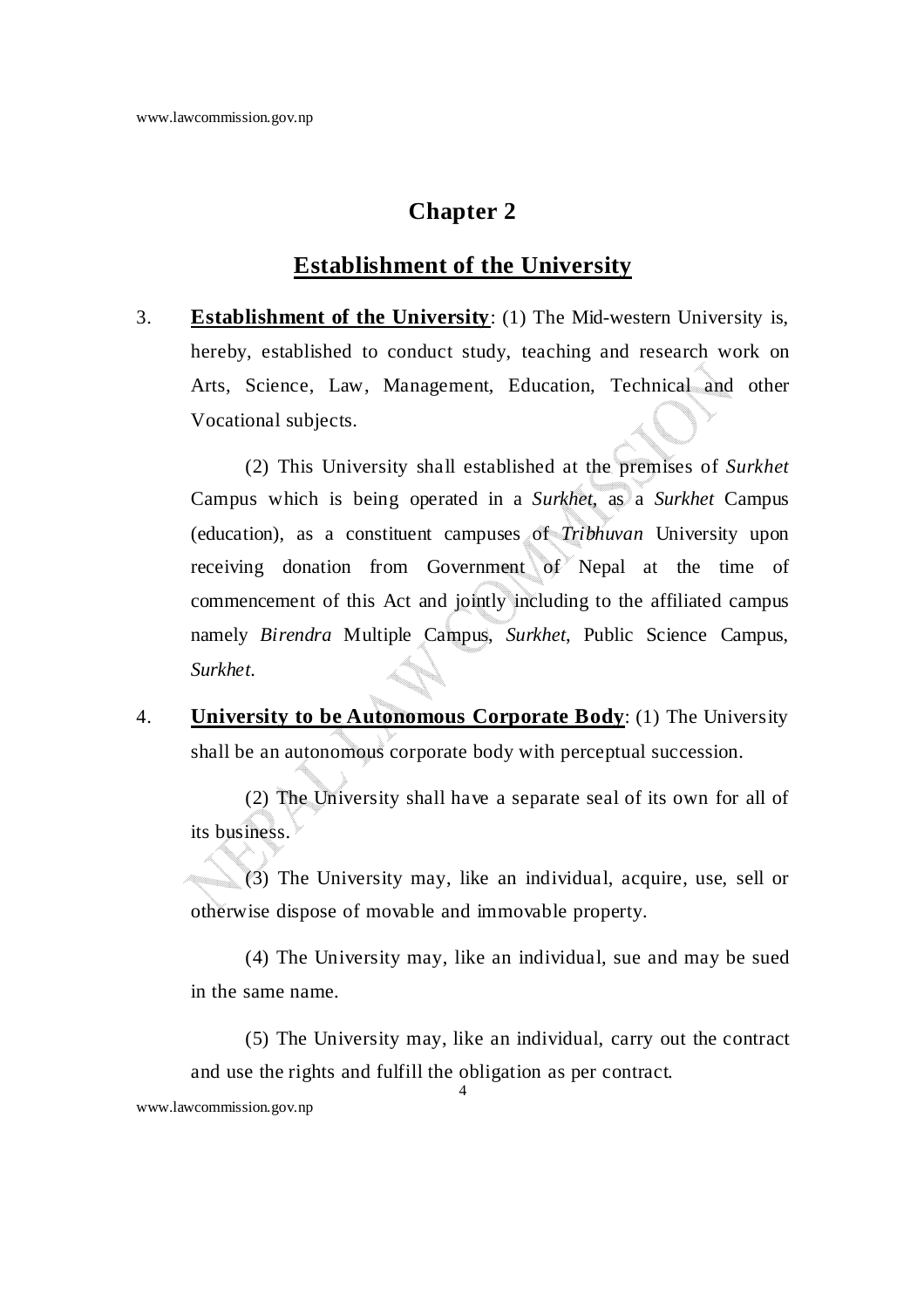# **Organization and Officials of the University**

- 5. **Organization of the University**: The organization of the University shall be as follows and their collective form shall be the structure of the University:
	- (a) Senate,
	- (b) Academic Council,
	- (c) Executive Council,
	- (d) Service Commission,
	- (e) Faculty,
	- (f) Research Centre,
	- (g) Education Council,
	- (h) Campus,
	- (i) Other bodies as prescribed.
- 6. **Officials of the Universit**y: The University shall have the following officials:

5

- (a) Chancellor,
- (b) Pro-Chancellor,
- (c) Vice-Chancellor,
- (d) Chairperson of the Service Commission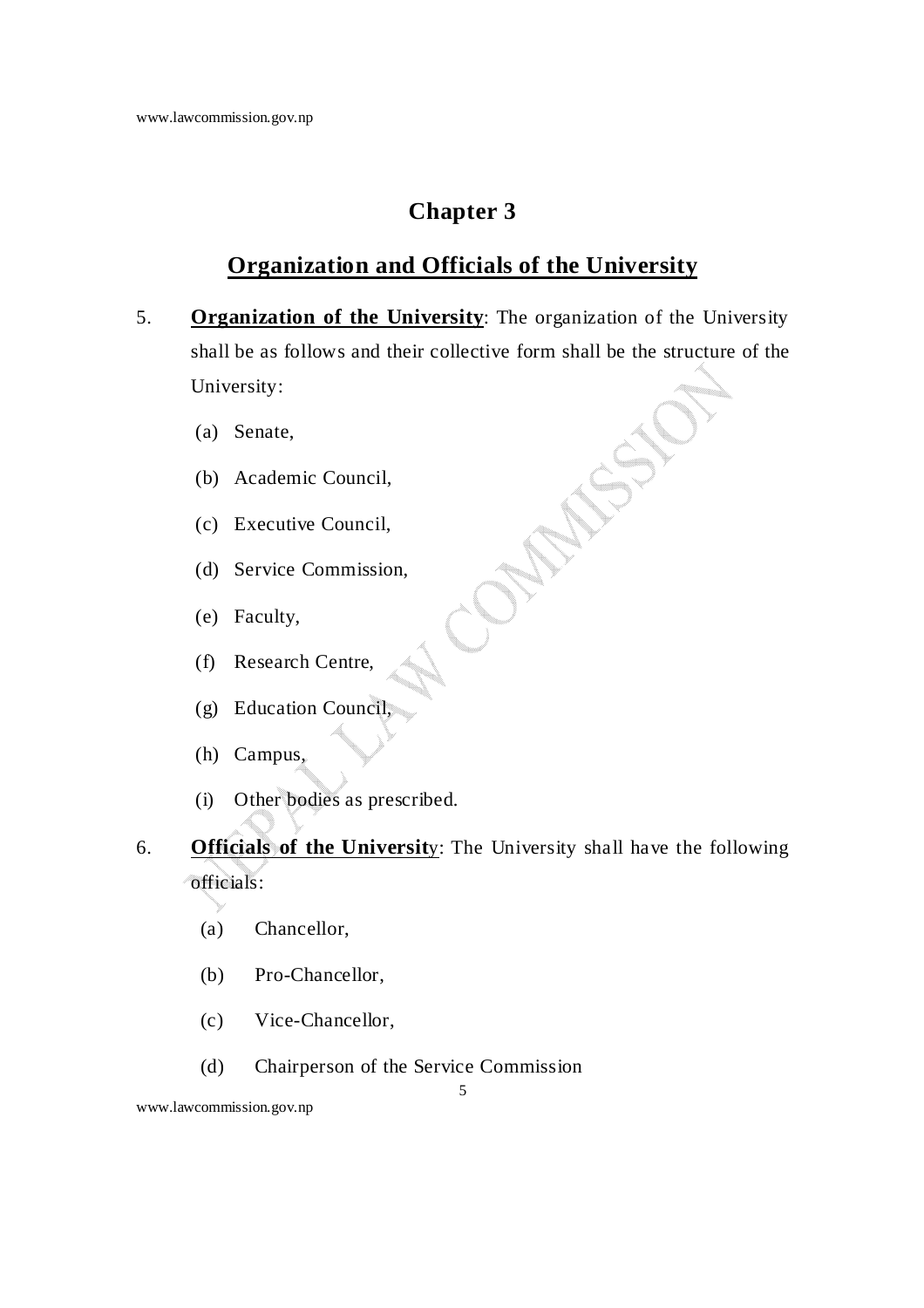- (e) Registrar,
- (f) Dean,
- (g) Director
- (h) Campus Chief
- (i) Other officials as prescribed.

# **Constitution, Functions, Duties and Powers of the Senate**

- 7. **Constitution of the Senate**: (1) There shall be a Senate as the supreme body of the University.
	- (2) The constitution of the Senate shall be as follows: -

|  | (a)                       | Chancellor                    | - Chairperson      |
|--|---------------------------|-------------------------------|--------------------|
|  | (b)                       | Pro-Chancellor                | - Vice-Chairperson |
|  | $\left( \text{c} \right)$ | Vice-Chancellor               | - Member           |
|  | (d)                       | Member, National Planning     |                    |
|  |                           | Commission (looking after)    |                    |
|  |                           | Education sector)             | - Member           |
|  | (e)                       | Chairperson, University Grant |                    |
|  |                           | Commission                    | - Member           |
|  | (f)                       | Two persons from amongst      |                    |
|  |                           |                               |                    |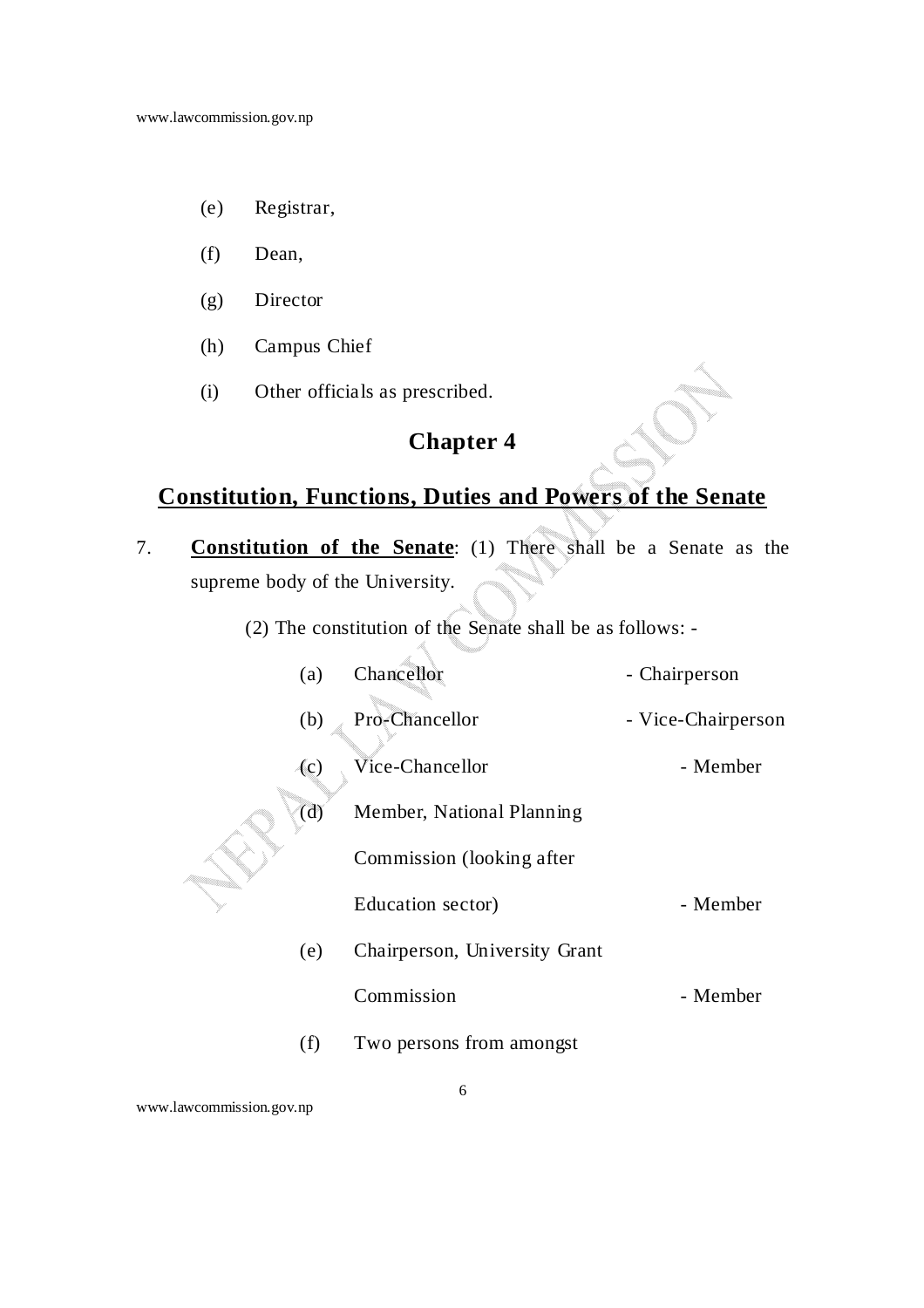Vice-Chancellors of other Universities - Member

| (g) | Secretary, Ministry of Education                    | - Member |
|-----|-----------------------------------------------------|----------|
| (h) | Secretary, Ministry of Finance                      | - Member |
| (i) | Regional Administrator of the                       |          |
|     | <b>Concerned Development Region</b>                 | - Member |
| (j) | Dean                                                | Member   |
| (k) | Director                                            | - Member |
| (1) | Two persons from amongest the                       |          |
|     | Campus Chiefs                                       | - Member |
| (m) | Two persons from amongest the Teachers - Member     |          |
| (n) | Three persons from amongst the                      |          |
|     | Presidents of the District Development              |          |
|     | Committees of the Region including the              |          |
|     | President of the District Development               |          |
|     | Committee where the University is located - Member  |          |
| (o) | Two Mayor of the Municipality amongest              |          |
|     | the region where the University is located – Member |          |
| (p) | Central Chairperson of the Nepal                    |          |
|     | Professor Union                                     | - Member |

www.lawcommission.gov.np

7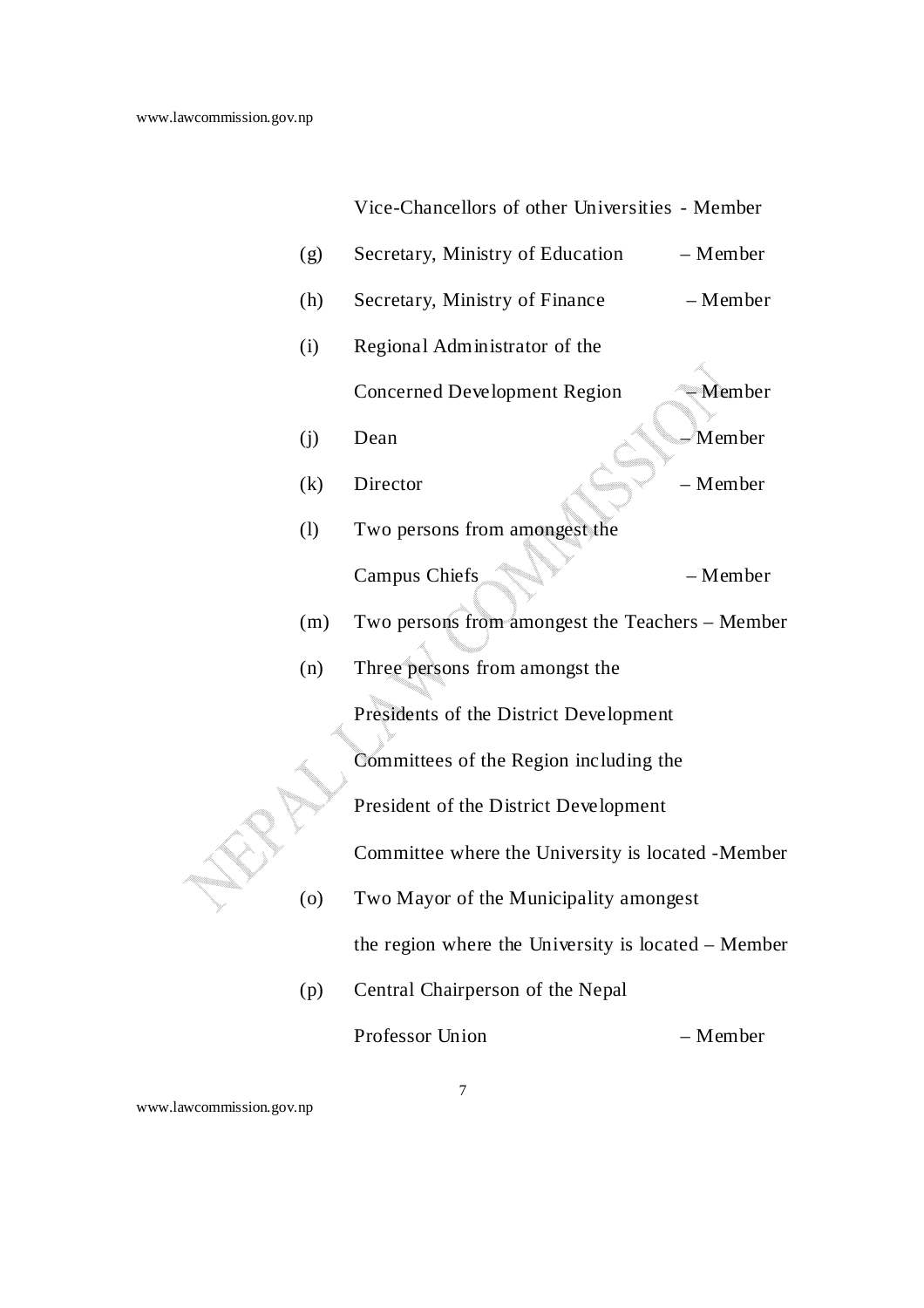- (q) President of the Professor Union of the University – Member
- (r) President of Free Student Union of the University – Member
- (s) One persons from amongest Donors Member
- (t) One person from amongst educationist or social worker – Member
- (u) One representative of the employees Member
- (v) Registrar Member-Secretary

 (3) Except the *ex-officio* members, the other members of the Senate shall be nominated by the Chancellor on the recommendation of the Executive Council.

 (4) The tenure of office of the nominated members shall be Three years.

 (5) In case the office of a nominated member falls vacant for any reason whatsoever, another person shall be nominated for the remaining term having fulfilled the process referred to in Sub-section (3).

8. **Meetings of the Senate**: (1) The meetings of the Senate shall be held at least Twice a year compulsory.

 (2) The meetings of Senate shall be held on the date and at the time and place prescribed by the Chairperson.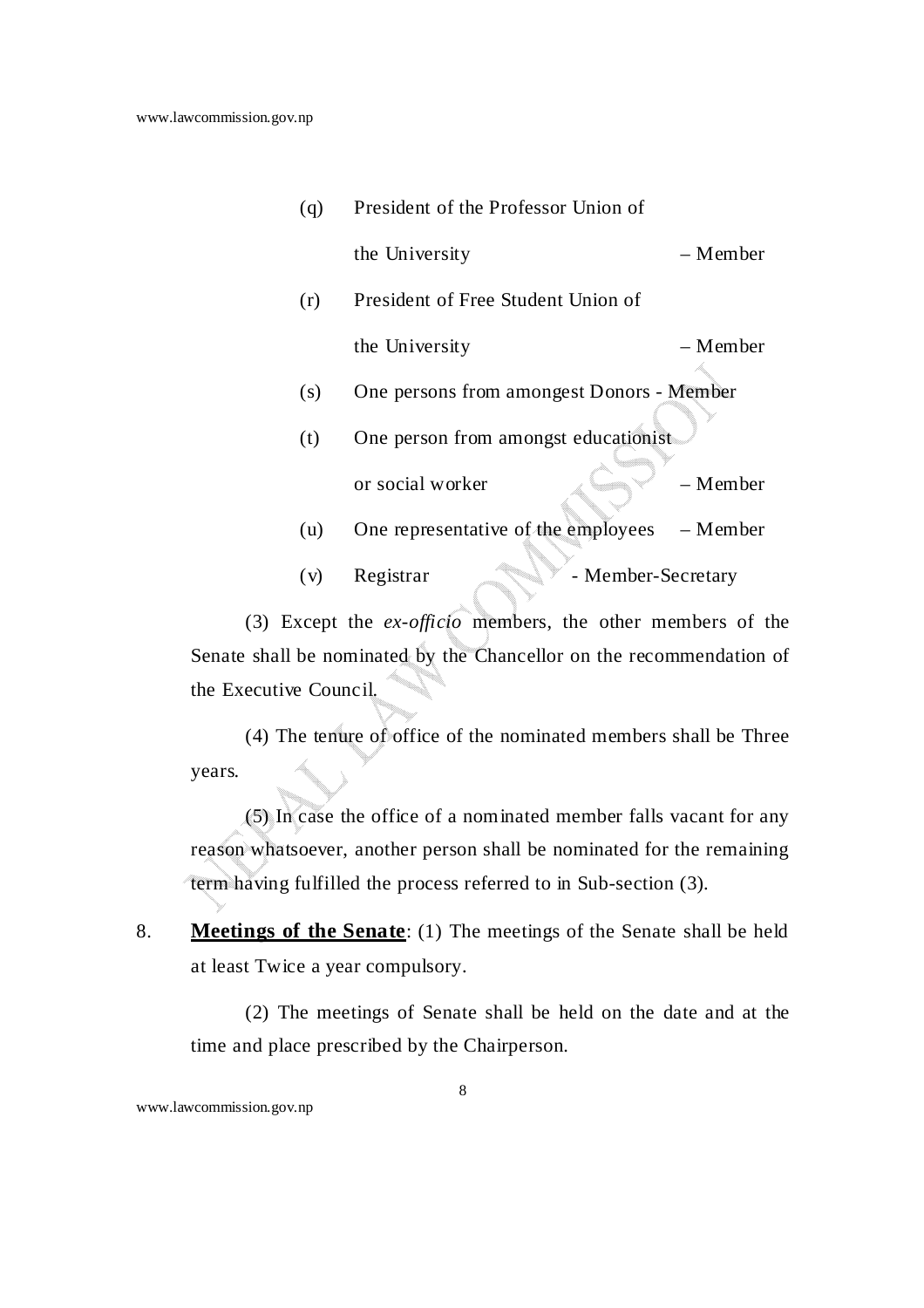(3) Member-Secretary of the Senate shall give notice along with agenda to be discussed in the meeting at least Fifteen days in advance than the date of the meetings of the Senate.

 (4) In case at least Fifty percent of the total members of the Senate are present, it shall be deemed to have constituted the quorum.

 (5) The meetings of the Senate shall be presided over by the Chairperson, and in absence of the Chairperson, by the Vice-Chairperson of the Senate and by the Vice-Chancellor in absence of the both Chairperson and the Vice-Chairperson.

 (6) Majority opinion in meetings of the Senate shall prevail and in case of tie the person presiding over the meeting shall exercise the casting vote.

 (7) The Member-Secretary of the Senate shall authenticate the decisions of the Senate.

 (8) Other procedures relating to the meetings of the Senate shall be as determined by the Senate itself.

- 9. **Functions, Duties and Powers of the Senate:** The functions, duties and powers of the Senate shall be as follows:
	- (a) To formulate policies of the University.
	- (b) To guide to the University and its bodies.
	- (c) To determine and award the degrees to be conferred by the University.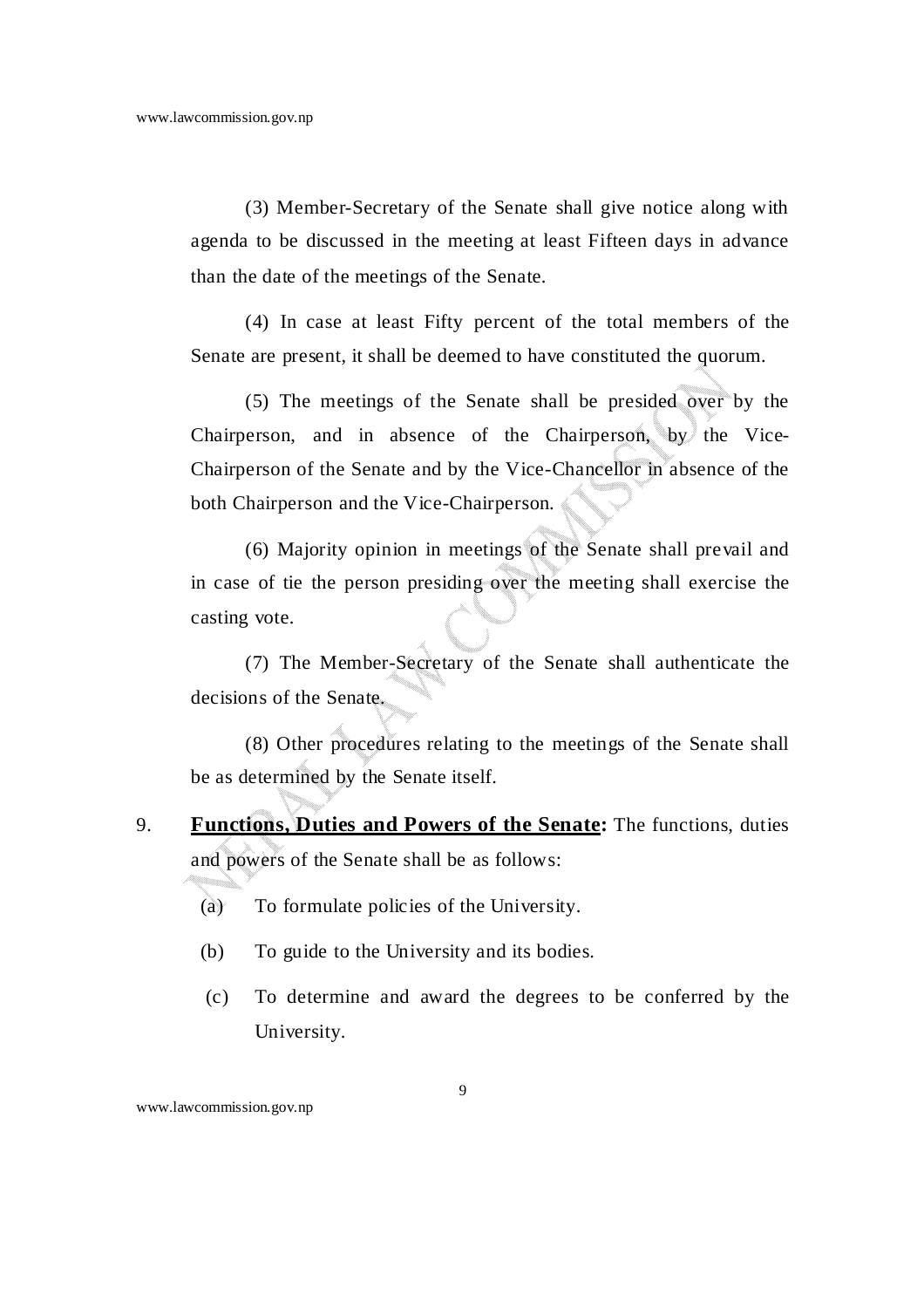- (d) To approve long-term policies, annual budget and programmes of the University,
- (e) To approve Bye-laws relating to the University,
- (f) To discuss on annual reports of bodies under the University and to evaluate their programmes,
- (g) To discuss and approve the audit report of the University,
- (h) To constitute various committees, sub-committees or task-forces as per necessity.
- (i) To perform other functions as prescribed.

# **Constitution, Functions, Duties and Powers**

# **of Academic Council**

10. **Constitution of Academic Council**: (1) There shall be an Academic Council to manage the educational and academic functions of the University.

(2) The Academic Council shall be constituted as follows:

- (a) Vice-Chancellor Chairperson
- (b) Registrar Member
- (c) Dean Member
- (d) Three persons from amongst the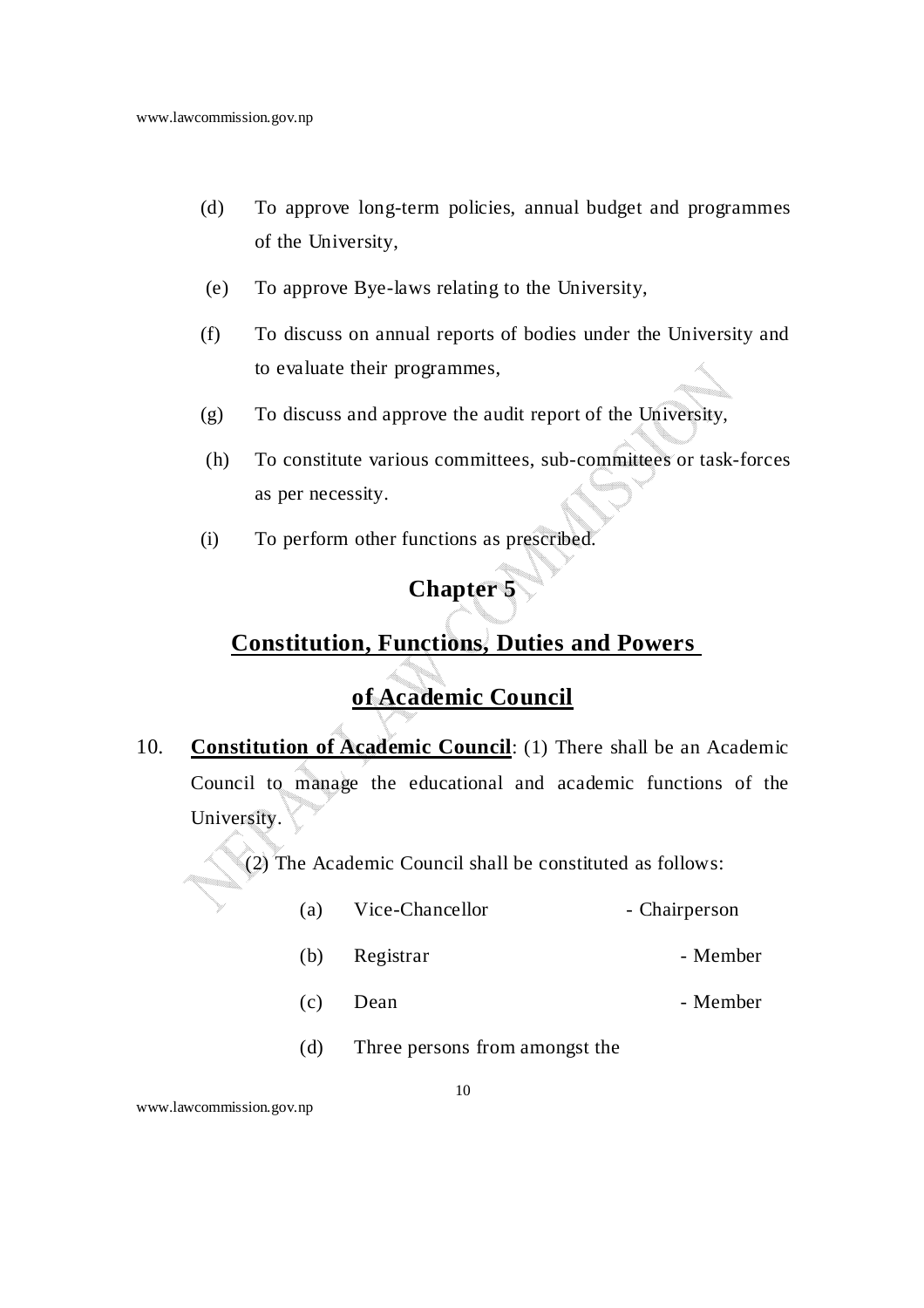Chairperson of the different Subject

Committee of the University - Member

(e) One person from amongest the

Campus Chiefs -Member

- (f) One person from amongest the Teachers **-Member**
- (g) Two persons from amongst the highly renowned learned persons - Member (h) The Dean designated by the

Vice-Chancellor from amongst

the Deans Member-Secretary

 (3) The members other than the *ex-officio* members shall be nominated by the Vice-Chancellor.

 (4) The tenure of office of the nominated members shall be Three years.

 (5) In case the office of a nominated member falls vacant for any reason whatsoever, another person shall be nominated for the remaining term having fulfilled the process referred to in Sub-section (3).

 (6) Procedures relating to the meetings of the Academic Council shall be as prescribed and the procedures relating to meetings shall be determined by Academic Council itself until so prescribed.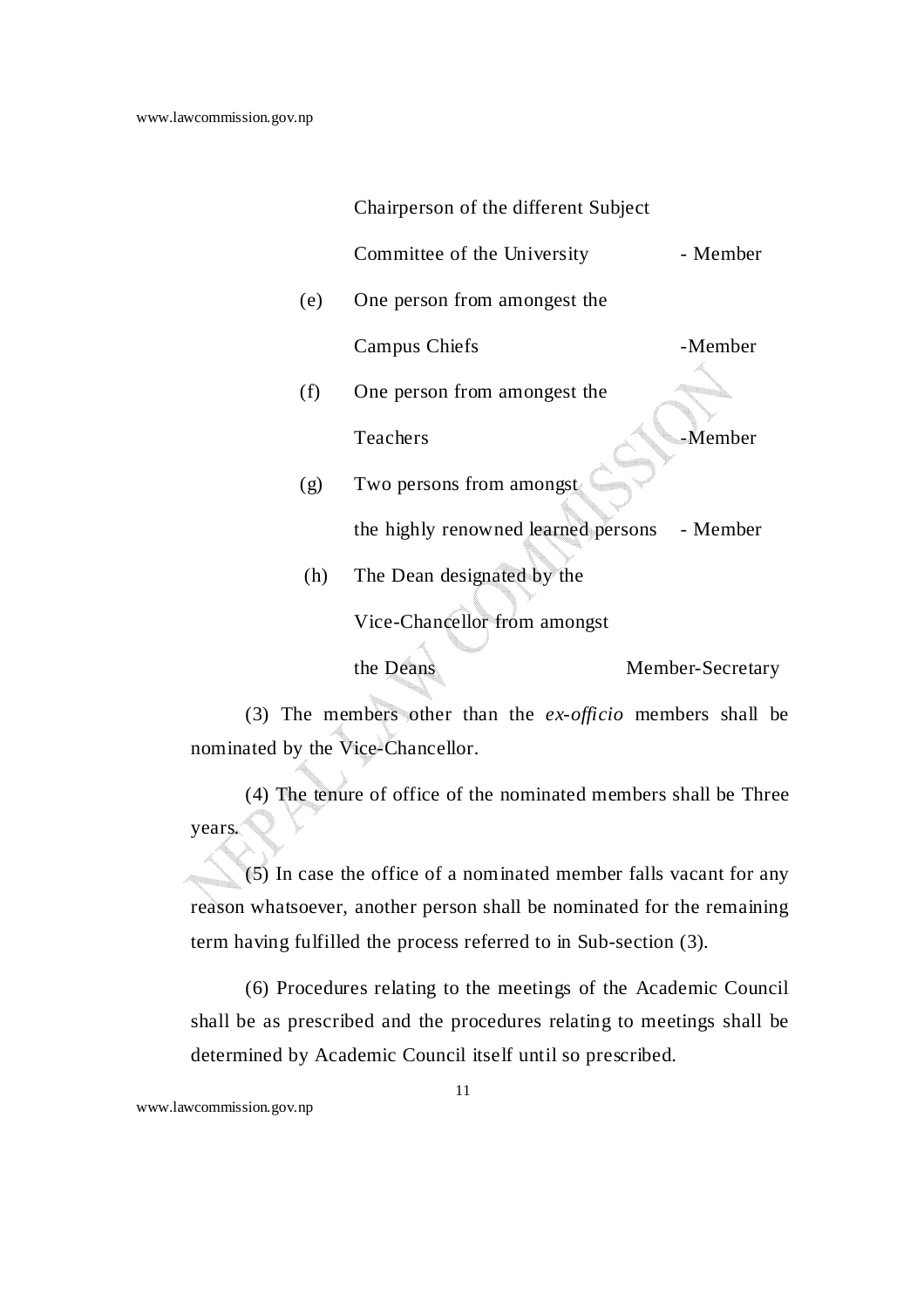- 11. **Functions, Duties and Powers of the Academic Council**: The functions, duties and powers of the Academic Council shall be as follows:–
	- (a) To determine and approve the curriculum of the University.
	- (b) To fix the modes of examination to be conducted by the University.
	- (c) To determine and maintain the standard of teaching of the University.
	- (d) To formulate policies relating to research and to approve the research programmes.
	- (e) To determine the qualifications, number of students to be admitted and grounds for admission in the subjects which are taught in the University.
	- (f) To give opinion and advice to the Executive Council on academic matters.
	- (g) To recommend to senate for honorary degree to be conferred by the University.

(h) To perform such other functions as prescribed.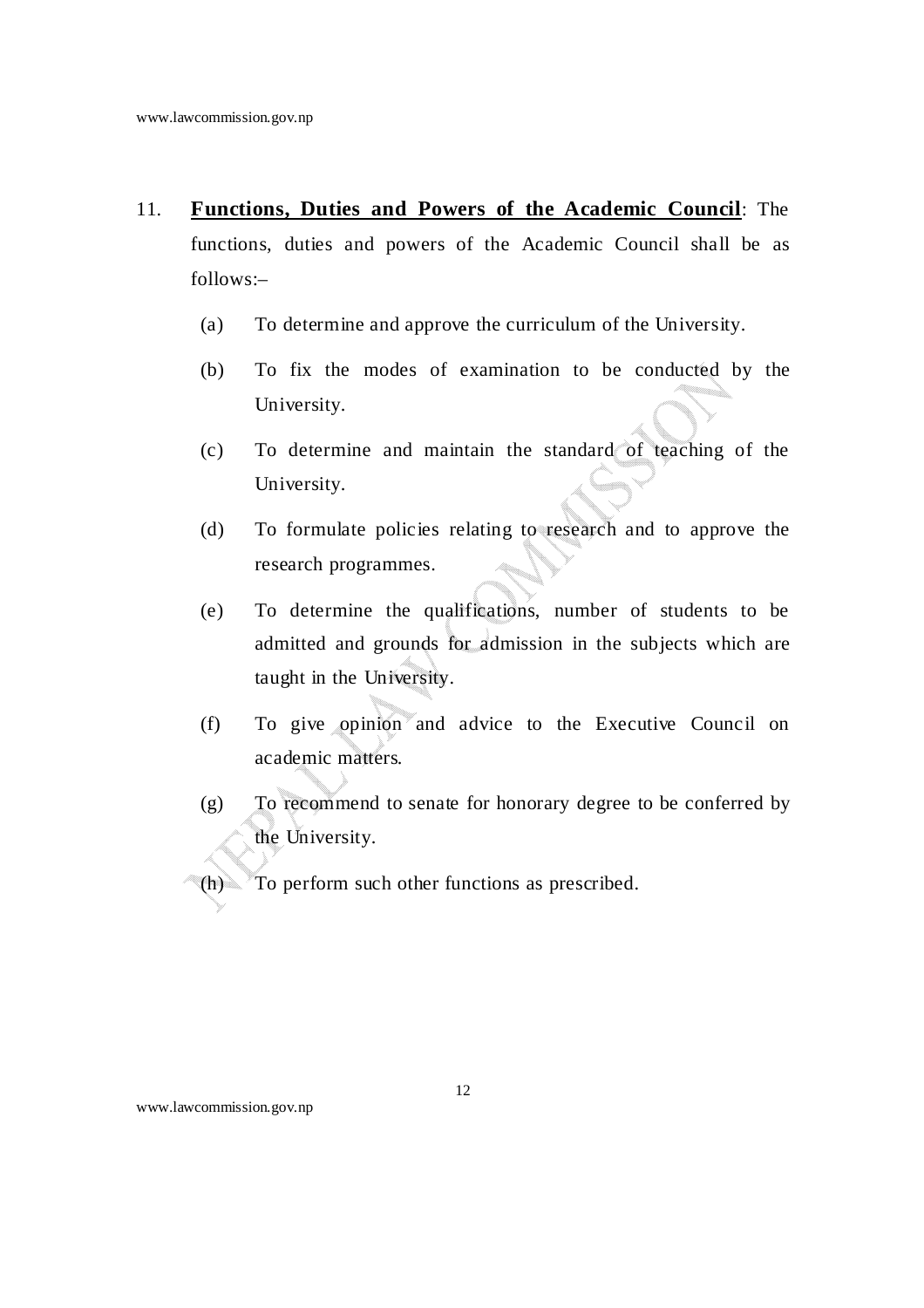# **Constitution, Functions, Duties and Powers**

### **of Executive Council**

12. **Constitution of Executive Council**: (1) There shall be an Executive Council to act as the executive body of the University.

(2) The Executive Council shall be constituted as follows:

| (a) | Vice-Chancellor | $\sim$ Chairperson |
|-----|-----------------|--------------------|
|-----|-----------------|--------------------|

- (b) One person from amongst the Deans Member
- (c) One person from amongst the Campus

Chiefs who is member of a Senate - Member

- (d) One person from amongst the Teachers Member
- (e) Registrar Member-Secretary

 (3) The members other than *ex officio* members shall be nominated by the Senate on the recommendation of the Vice-Chancellor.

 (4) The tenure of office of the nominated members shall be Three years.

 (5) In case the office of a nominated member falls vacant for any reason whatsoever, another person shall be nominated for the remaining term having fulfilled the process referred to in Sub-section (3).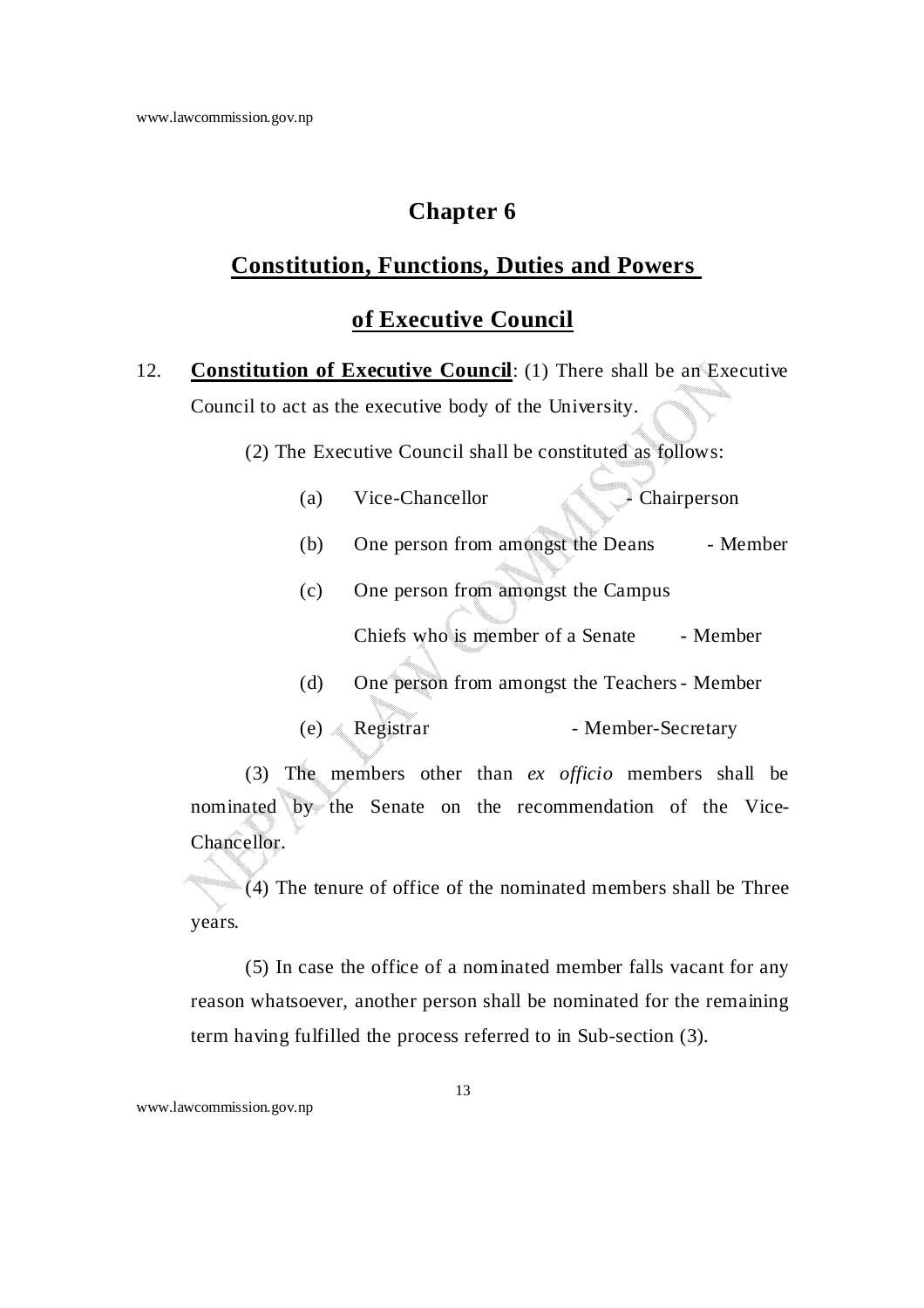(6) Procedures relating to the meetings of the Executive Council shall be as prescribed and the procedures relating to meetings shall be determined by Executive Council itself until so prescribed.

- 13. **Functions, Duties and Powers of the Executive Council**: The functions, duties and powers of the Executive Council shall be as follows:
	- (a) To execute or cause to execute the decisions and directives of the Senate,
	- (b) To prepare annual programmes, budget, progress report, audit report and other resolutions (matters) of the University and introduce them in to the Senate for approval,
	- (c) To operate, look after and protect the fund and movable or immovable property of the University,
	- (d) To sell or lease or contract movable or immovable property of the University subject to the policy, guidelines of the Senate,
	- (e) To coordinate, look after and supervise the programmes conducted by the University and to submit report thereof to the Senate,
	- (f) To draft Rules relating to the University and submit them to the Senate for approval,
	- (g) To appoint and promote teachers and employees necessary for the University on the recommendation of the Service Commission,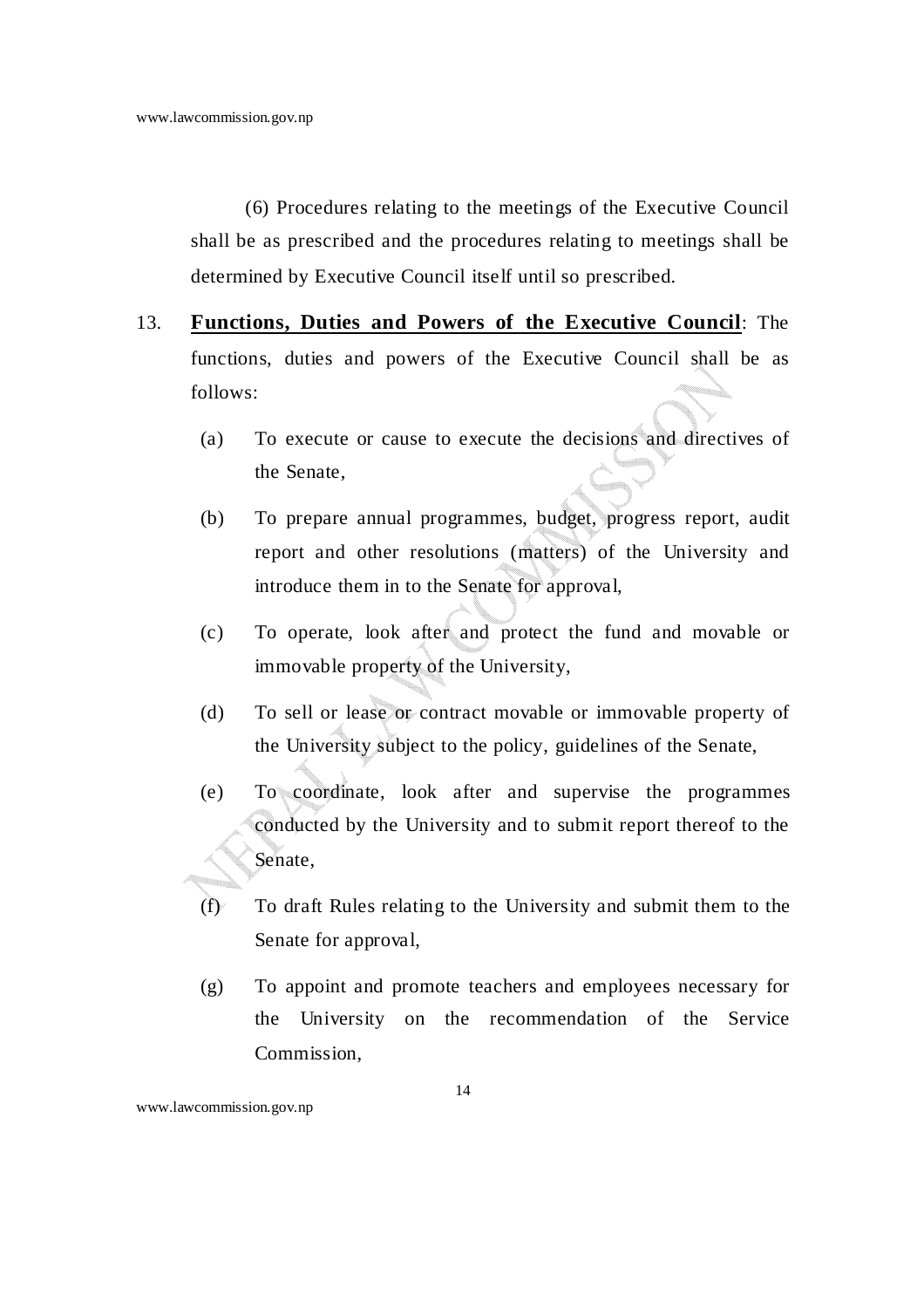- (h) To determine the fees of the student,
- (i) To accept financial and other assistance to the University,
- (j) To carry out other functions as prescribed.

# **Faculty, Research Centre and Other Bodies**

14. **Faculty**: (1) There shall be such faculties on Arts, Science, Medicine, Law, Management, Education and other subjects as may be prescribed for the higher education to be imparted by the University.

 (2) The functions, duties and powers of the faculties shall be as prescribed.

15. **Research Centre**: (1) The University may establish Research Centre as per necessity in order to carry out research on Arts, Science, Medicine, Law, Management, Education and other subjects.

 (2) The functions, duties and powers and operation of the research centre shall be as prescribed.

16. **Education council**: (1) In order for operation of educational and academic programmes there shall be an Education Council in each faculty.

 (2) There shall be subject committees under the Education Council as prescribed.

 (3) Functions, duties and powers and procedures relating to meetings of the Education Council and committees thereunder shall be as prescribed.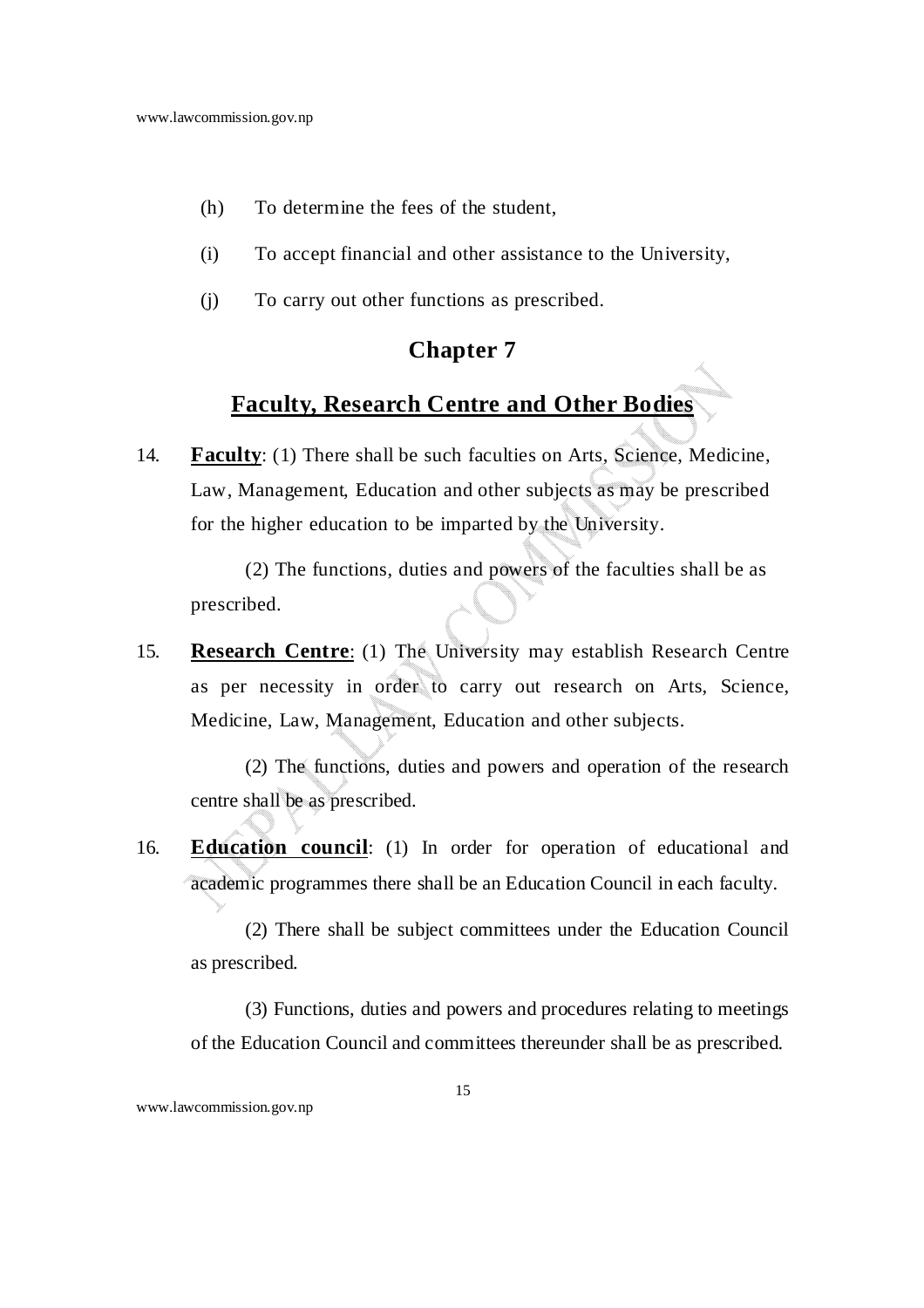17. **Campus**: (1) The University may, in order to impart higher education, establish and operate campuses of various subjects as per necessity.

 (2) Provisions relating to the establishment and operation of the campus shall be as prescribed.

18. **Curriculum Development Centre**: (1) A Curriculum Development Centre shall be established as prescribed in order for determination and development of curriculum on the different subjects to be studied and taught in the University.

 (2) The Constitution and Functions, Duties and Powers of the Curriculum Development Centre shall be as prescribed.

19. **Affiliation to University**: (1) In case any private campus wishes to be operated upon getting affiliation to the university, the University may grant affiliation to such campus.

 (2) The campus affiliated pursuant to Sub-section (1) shall have to abide by the terms and conditions as determined by the University.

20. **Special Provision Relating to Operation of Constituent Campus of other Universities:**(1) In case, a campus which is a constituent or affiliated campus of any other University submits an application alongwith recommendation of the Governing Body to be a constituent or affiliated campus of this university, the process for the same shall be proceed.

 (2) The process pursuant to Sub-section (1) shall be as determined by the University.

www.lawcommission.gov.np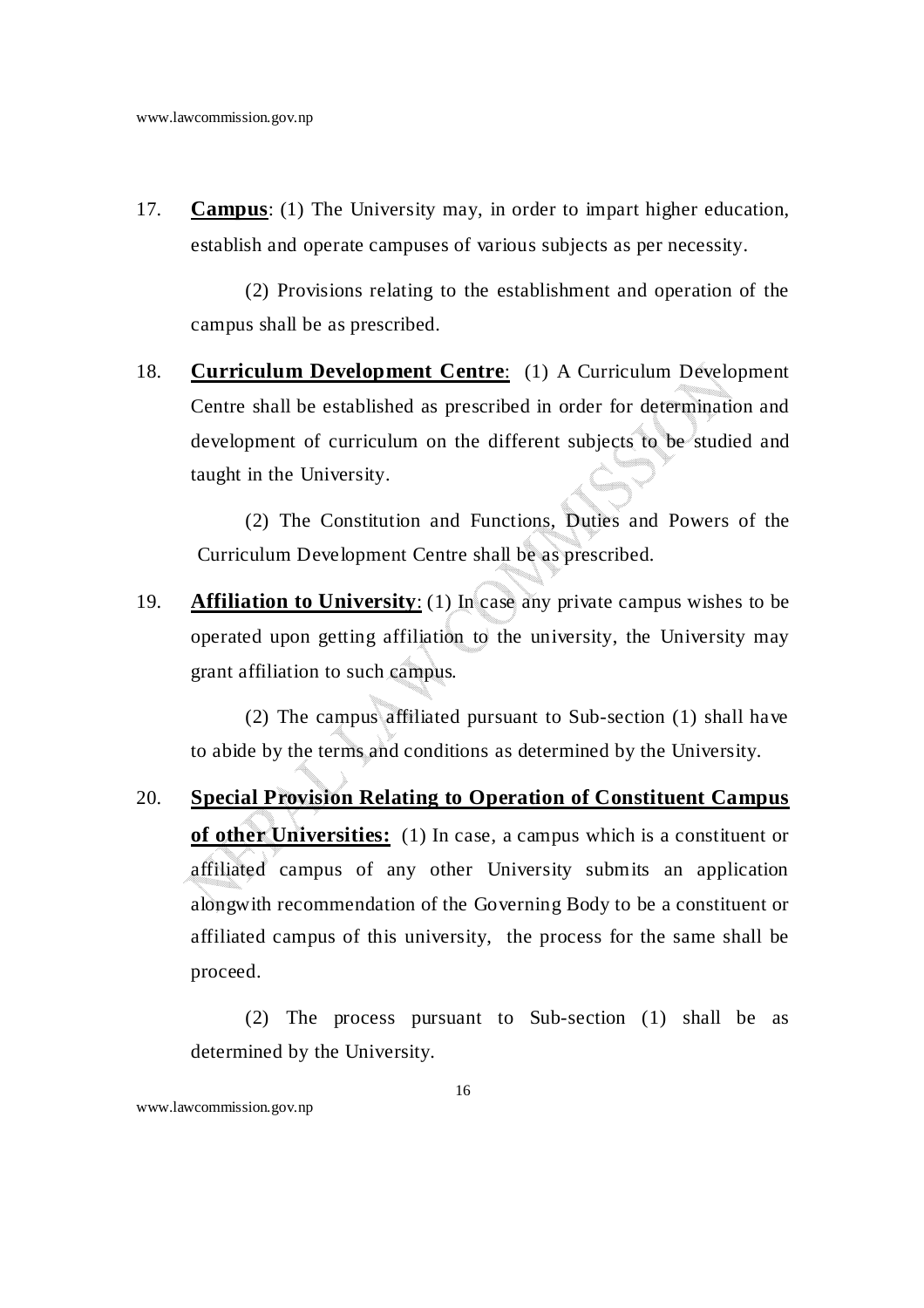(3) In case, a campus is operated as a constituent campus of the University pursuant to Sub-section (1), the property of the Campus thereof shall devolve on the same campus under the University.

 (4) In case, a campus is operated as a constituent campus of the University pursuant to Sub-section (1), the teachers or employees of that campus shall be the teachers or employees of the constituent campus of the University.

 (5) In case, a teacher or employee is not willing to work as a teacher or employee of the constituent campus of the University pursuant to Sub-section (4), he/she shall inform to the concerned University within the time frame determined by the Senate or within One year of approval of the University and in such condition University may depute such teacher or employee upon consulting with that University.

 (6) The permanent service of the teachers or employees converted as the teachers or employees of the constituent campus of the University shall be considered to be the service of the constituent campus of the University and their service period shall counted accordingly.

 (7) In case, teachers or employees are engaged in a constituent campus of this university pursuant to Sub-sections (4) or (5), there shall be no change in their salary, facilities and terms and conditions of service to the detriment of their interests.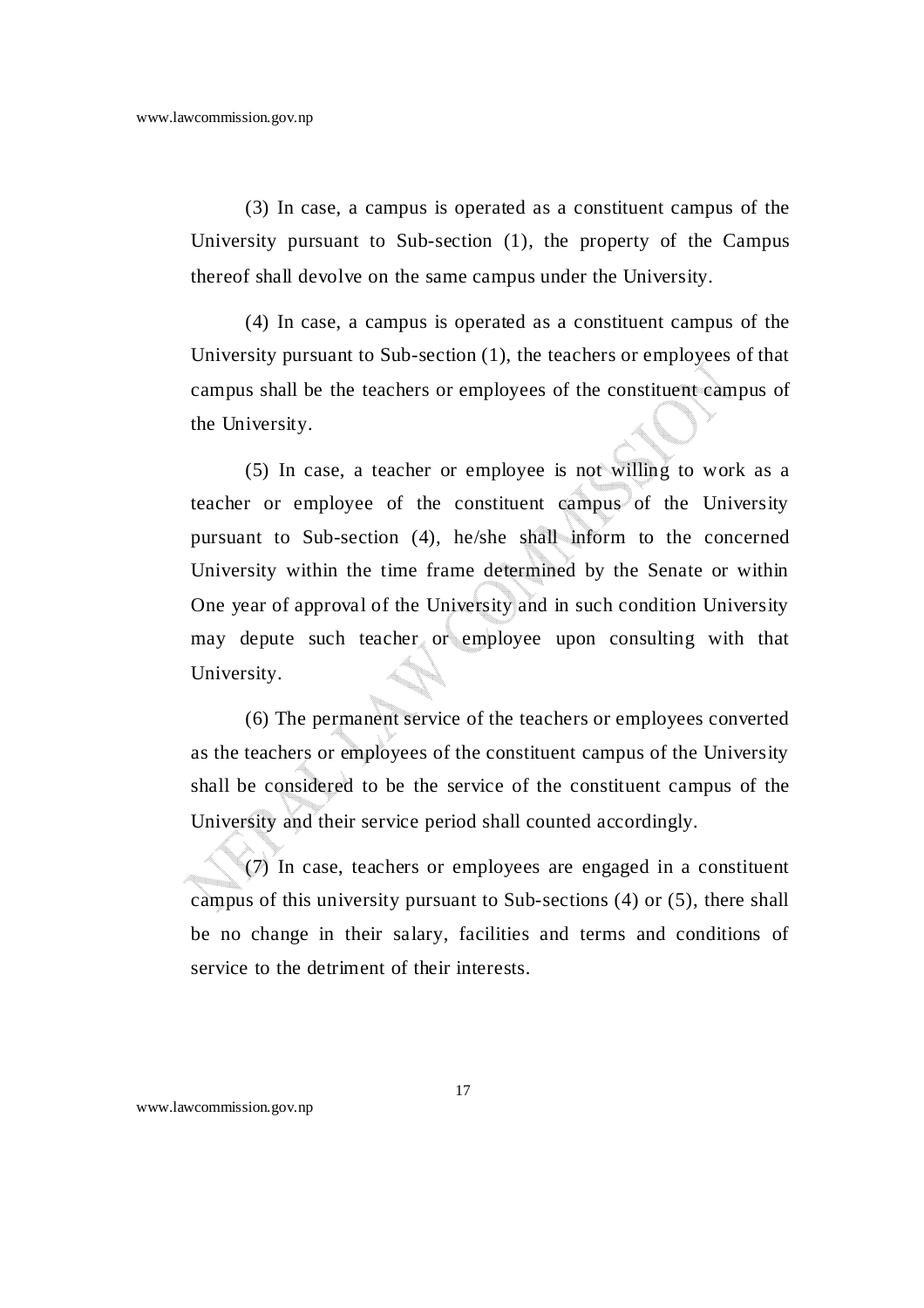### **Service Commission**

21. **Service Commission**: (1) In order to recommend for the appointment and promotion of the teachers and employees of the University, there shall be a service commission.

(2) The Service Commission shall be constituted as follows:

- (a) The Person appointed by the Chancellor- Chairperson
- (b) Member, Public Service Commission Member
- (c) One person from amongst Teachers Member

 (3) The Chancellor shall constitute One committee in the chair of the Pro-chancellor along with Two members of the Senate to recommend the Chairperson and the members referred to in Clauses (a) and (c) of Subsection (2) and the Chairperson and the members shall be appointed by the Chancellor on the recommendation of such committee.

 (4) The term of office of the Chairperson and the member to be appointed pursuant to Sub-section (3) shall be of Four years.

 (5) Other functions, duties and powers of the service commission shall be as prescribed.

 (6) Remuneration, facility and other condition of the Chairperson and members of the Service Commission shall be as prescribed.

18 www.lawcommission.gov.np (7) Procedures relating to the meeting of the Service Commission shall be as prescribed and the procedures relating to meeting shall be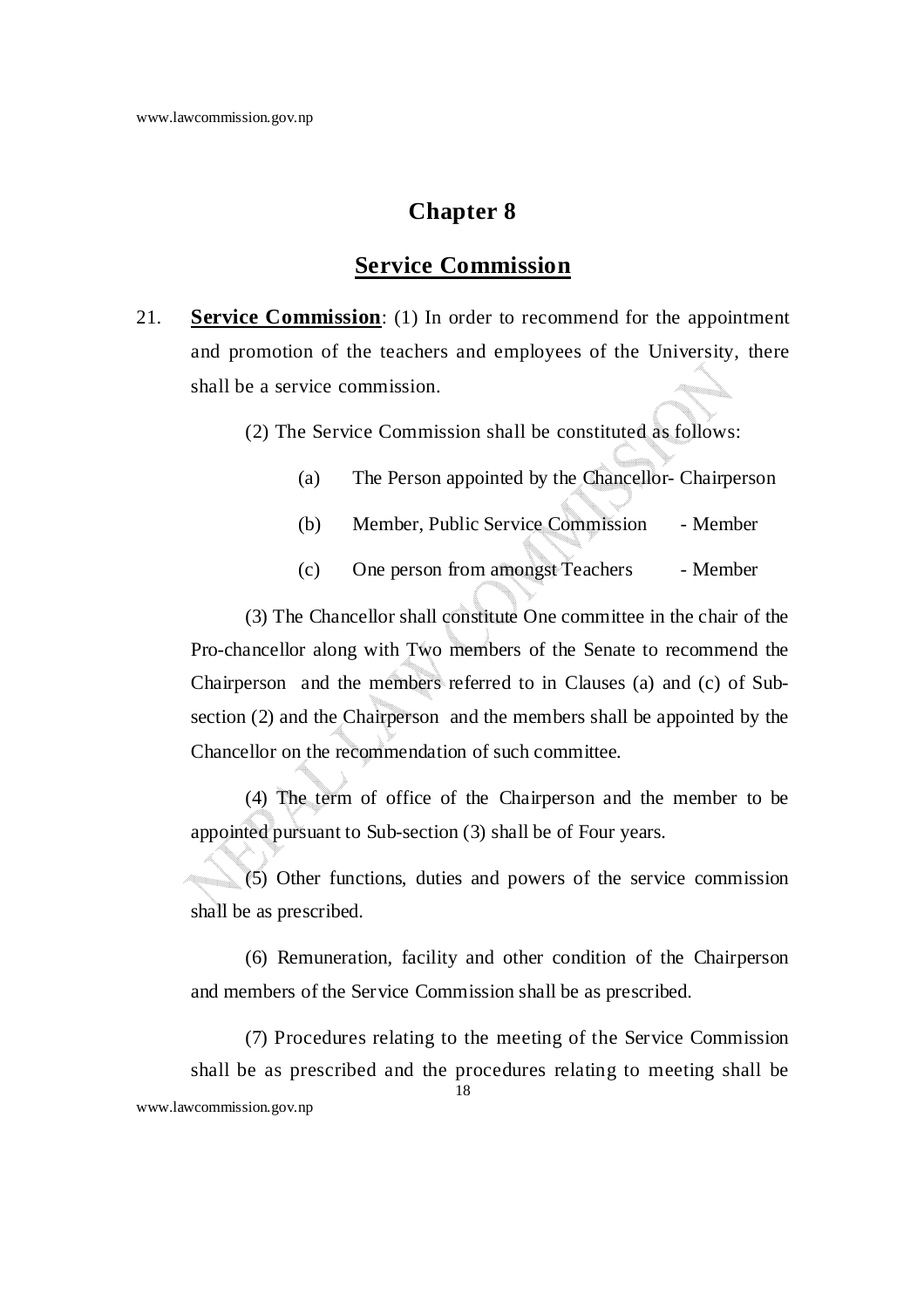determined by the Service Commission itself.

### **Chapter 9**

### **Official, Teacher and Employee of the University**

22. **Chancellor:** (1) The Prime Minister shall be the Chancellor of the University.

 (2) The Chancellor shall be the chief of the University and if he/she is present, he/she shall preside over the convocation of the University.

 (3) The Chancellor may inspect the University and issue directions as per necessary.

23. **Pro-Chancellor**: (1) The Minister or the Minister of State for Education shall be the Pro-Chancellor of the University.

 (2) In absence of the Chancellor, the Pro-Chancellor shall preside over the convocation of the University.

 (3) The Pro-Chancellor may inspect the University and give directions as required.

24. **Vice Chancellor**: (1) The Vice-Chancellor shall be the chief official, working for full-time, at the University.

 (2) In order to recommend for appointment to the post of Vice-Chancellor, a committee consisting of Three members of the Senate including the Secretary of Ministry of Education shall be constituted by the Chancellor.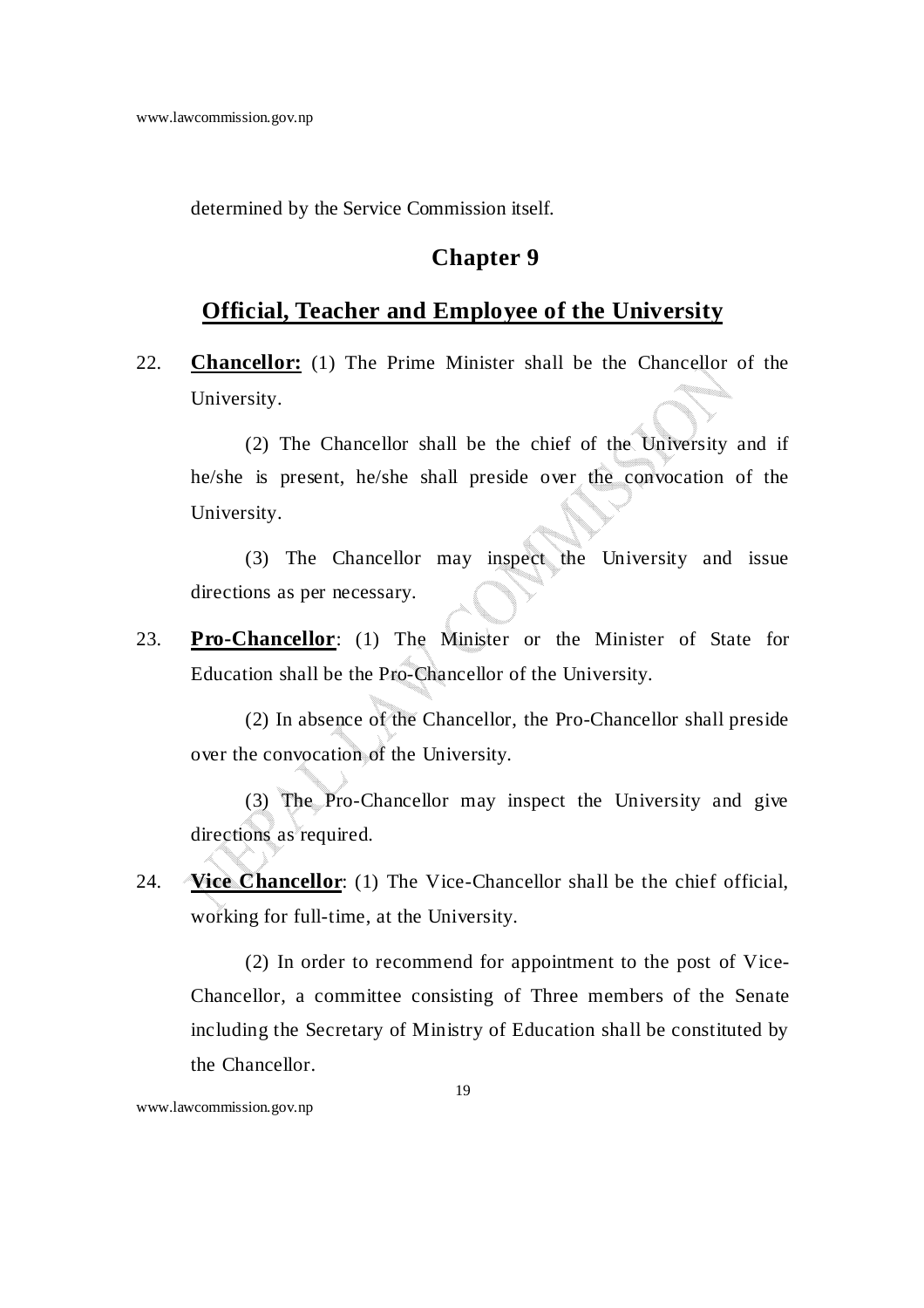(3) The Committee pursuant to Sub-section (2) shall recommend Three persons to be appointed as Vice-chancellor and the Chancellor shall appoint Vice-chancellor from among the recommended persons.

 (4) The Vice-chancellor shall have general control over all functions and proceedings and he/she may direct or supervise the functions and proceedings of the University.

 (5) The tenure of office of the Vice-Chancellor shall be Four years.

 (6) In absence of the Chancellor and Pro-Chancellor, the Vice-Chancellor shall preside over the convocation of the University.

 (7) The Vice-Chancellor shall execute and cause to execute the decision and direction of the Senate.

 (8) The Vice-Chancellor shall carry out the functions other than those which are said to be carried out by any agency or official under this Act or Rules framed thereunder. The Vice-Chancellor shall immediately inform to the Chancellor about such functions and shall have to cause to be approved by the meetings of the Senate to be held immediately thereafter.

 (9) In absence of the Vice-Chancellor, his/her functions shall be carried out as provided by the Chancellor.

 (10) The other functions, duties and powers and remuneration, facilities and conditions of service of the Vice-Chancellor shall be as prescribed.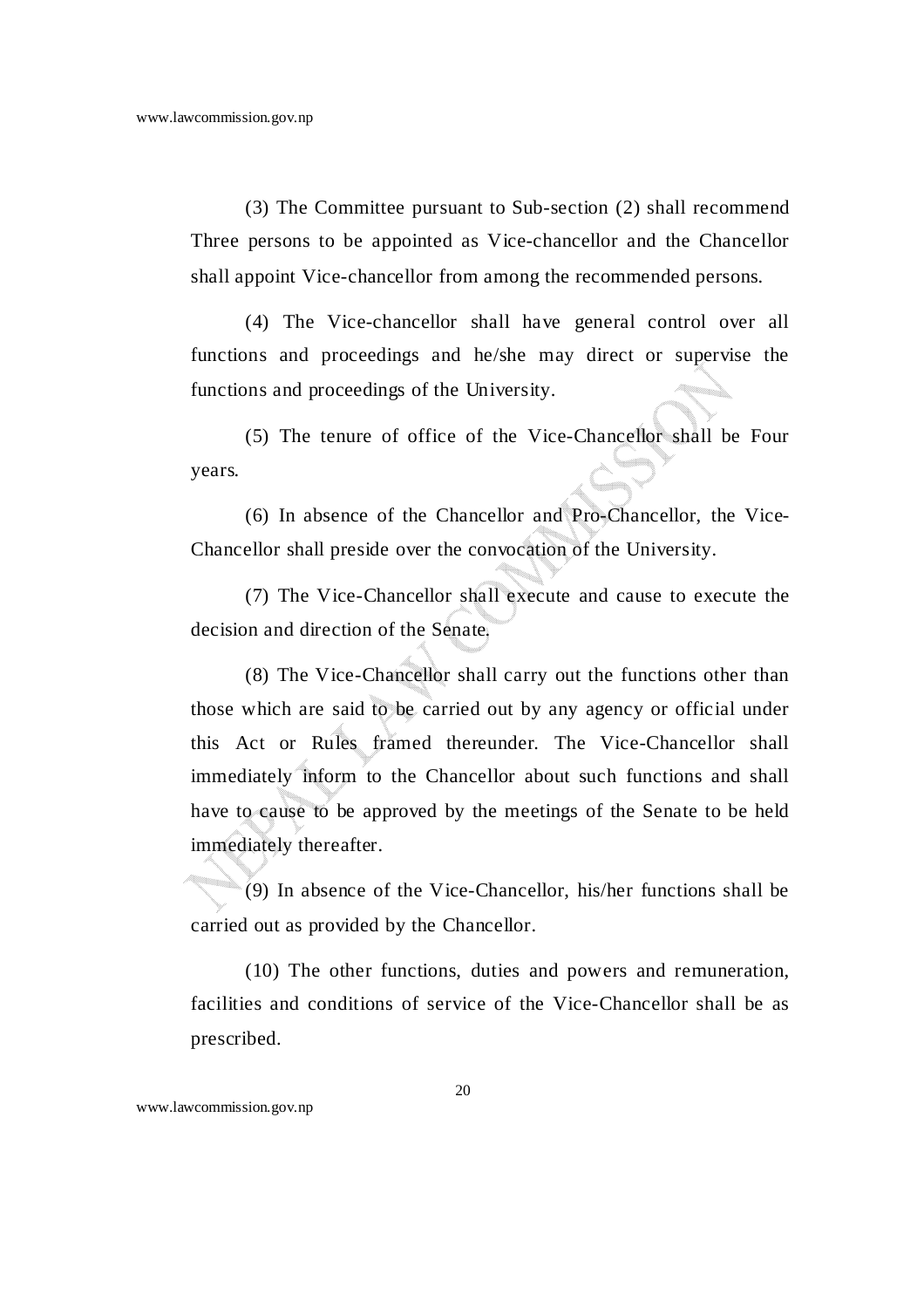- 25. **Registrar***:* The Registrar shall be appointed by the Chancellor on the recommendation of the Vice-Chancellor.
- 26. **Dean**: The Dean shall be appointed by the Executive Council.
- 27. **Director**: (1) There shall be separate director to function as a head of the Research Centre and Curriculum Development Centre.

(2) The Director shall be appointed by the Executive Council.

# 28. **Functions, Duties and Powers and Remuneration, Facilities and Conditions of Service of Registrar, Dean and Director**: (1) The Registrar, Dean and Director shall be full time official of the University.

 (2) The tenure of office of the Registrar, Dean and Director shall be Four years.

 (3) Functions, Duties and Powers and Remuneration, Facilities and Conditions of Service of Registrar, Dean and Director shall be as prescribed.

29. **Other Officials of the University**: (1) There shall be other officials at the University as prescribed.

 (2) The appointment, functions, duties, powers, remuneration, facilities and conditions of service of other officials pursuant to Sub-section (1) shall be as prescribed.

30. **Removal from Office**: (1) If One Fourth of the currently existing members of the Senate make an application in writing to the Chancellor that the Vice-Chancellor, Chairperson of the Service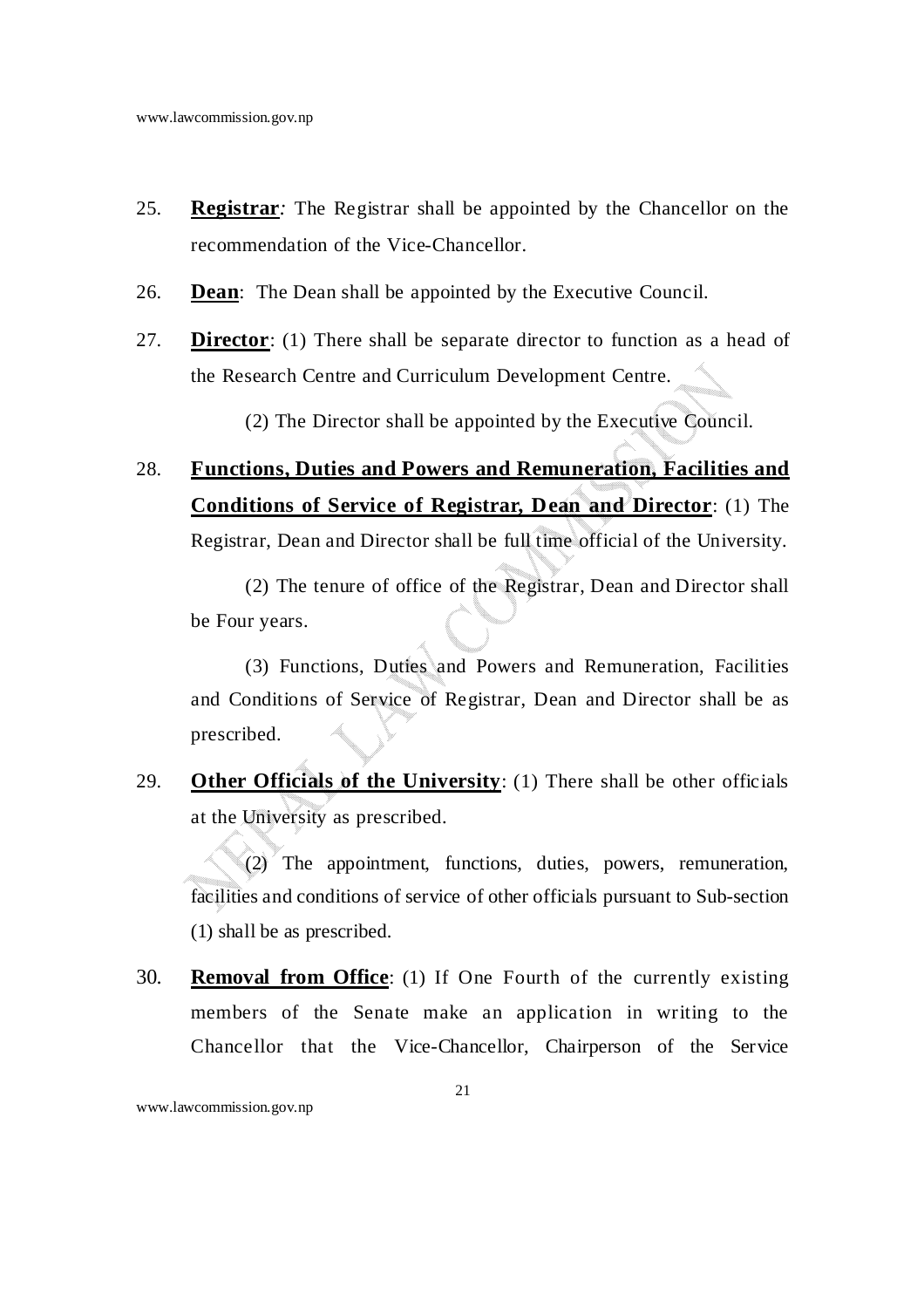Commission or Registrar are failing to perform the duties of their respective posts or not performing their duties honestly or not abiding by the conduct as required to their post, the Chancellor shall form Three members inquiry committee under the chairpersonship of the member of the Senate consisting member of the University Grant Commission and Secretary at the Ministry of Education.

(2) The inquiry committee formed pursuant to Sub-section (1) shall hold necessary inquiries into the matter and submit its report to the Chancellor within Thirty days.

(3) Upon receiving the report pursuant to Sub-section (1), the Chancellor shall submit it to the Senate.

(4) In case, more that Fifty percent members presenting in the meeting decide to remove from office to the Vice-Chancellor, Chairperson of the Service Commission or Registrar in the course of discussions on that report submitted pursuant to Sub-section (2), the Chancellor shall remove Vice-Chancellor, Chairperson of the Service Commission or Registrar from office.

Provided that, they shall be given a reasonable opportunity to defend themselves before removing from the office.

(5) The process of removal from office or make an inquiry to other official besides the Vice-Chancellor, Chairperson of the Service Commission or Registrar on the charge pursuant to Sub-section (1) shall be as prescribed.

(6) In case, an inquiry is started against any official pursuant to this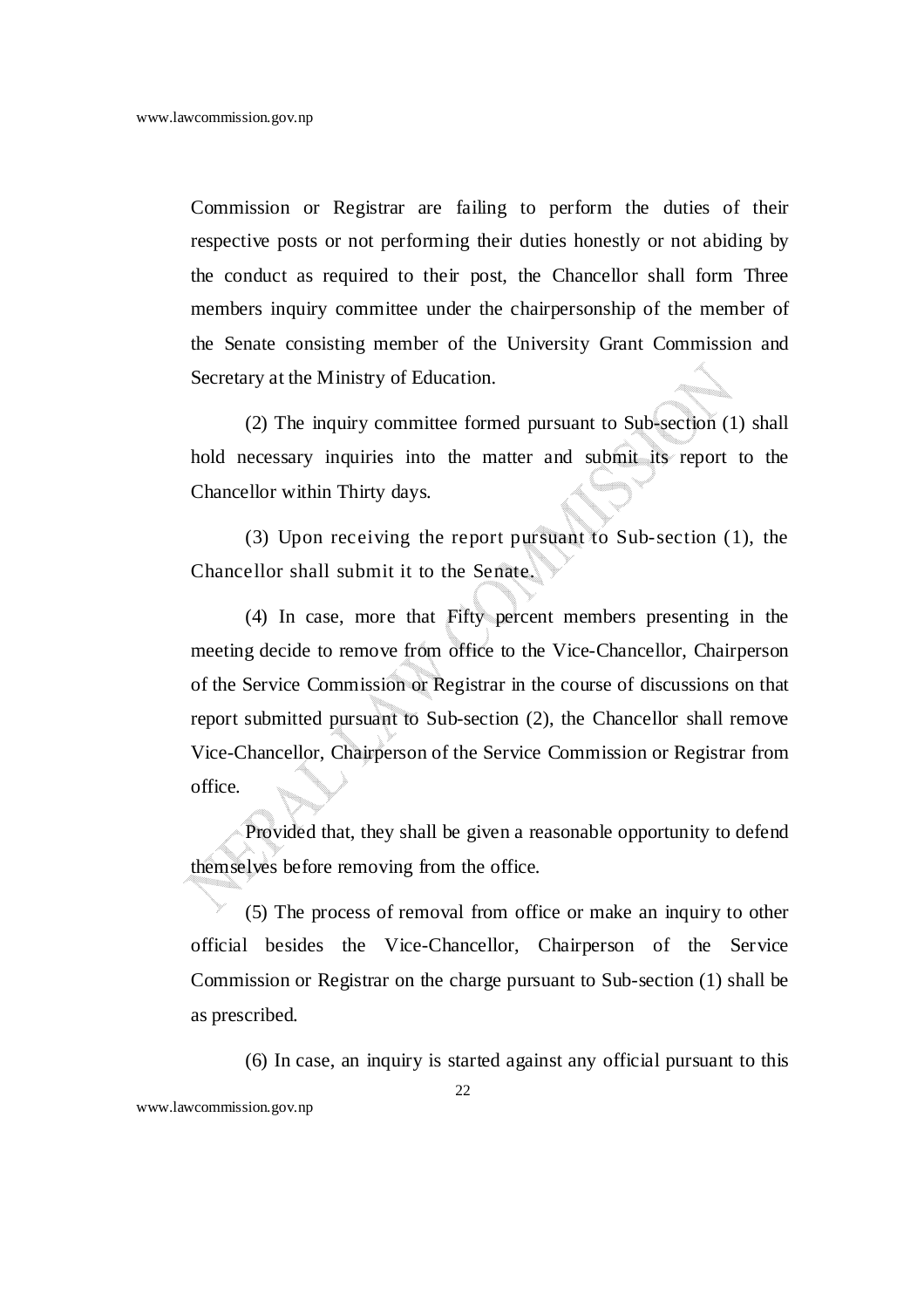Section, he/she shall not be eligible to perform his/her official duty till the final decision is made.

31. **Provision relating to Teacher and Employee**: (1) There shall be teachers and employees at the University as prescribed.

 (2) The appointment, functions, duties, powers, remuneration, facilities and conditions of service of teachers and employees pursuant to Sub-section (1) shall be as prescribed.

# **Chapter 10**

# **Fund, Account and Audit of the University**

- 32. **Fund of the Universit**y: (1) There shall be a separate fund of the University and the fund shall consist of the following amounts:
	- (a) Grants received from Government of Nepal,
	- (b) The amount received from University Grant Commission
	- (c) The amount received from Local Bodies.
	- (d) The amount given by any person or organization as donation, charity and financial assistance,
	- (e) The amount received as assistance or grant from concerned person or organization related with industry, commerce.
	- (f) The amount received as assistance or loan from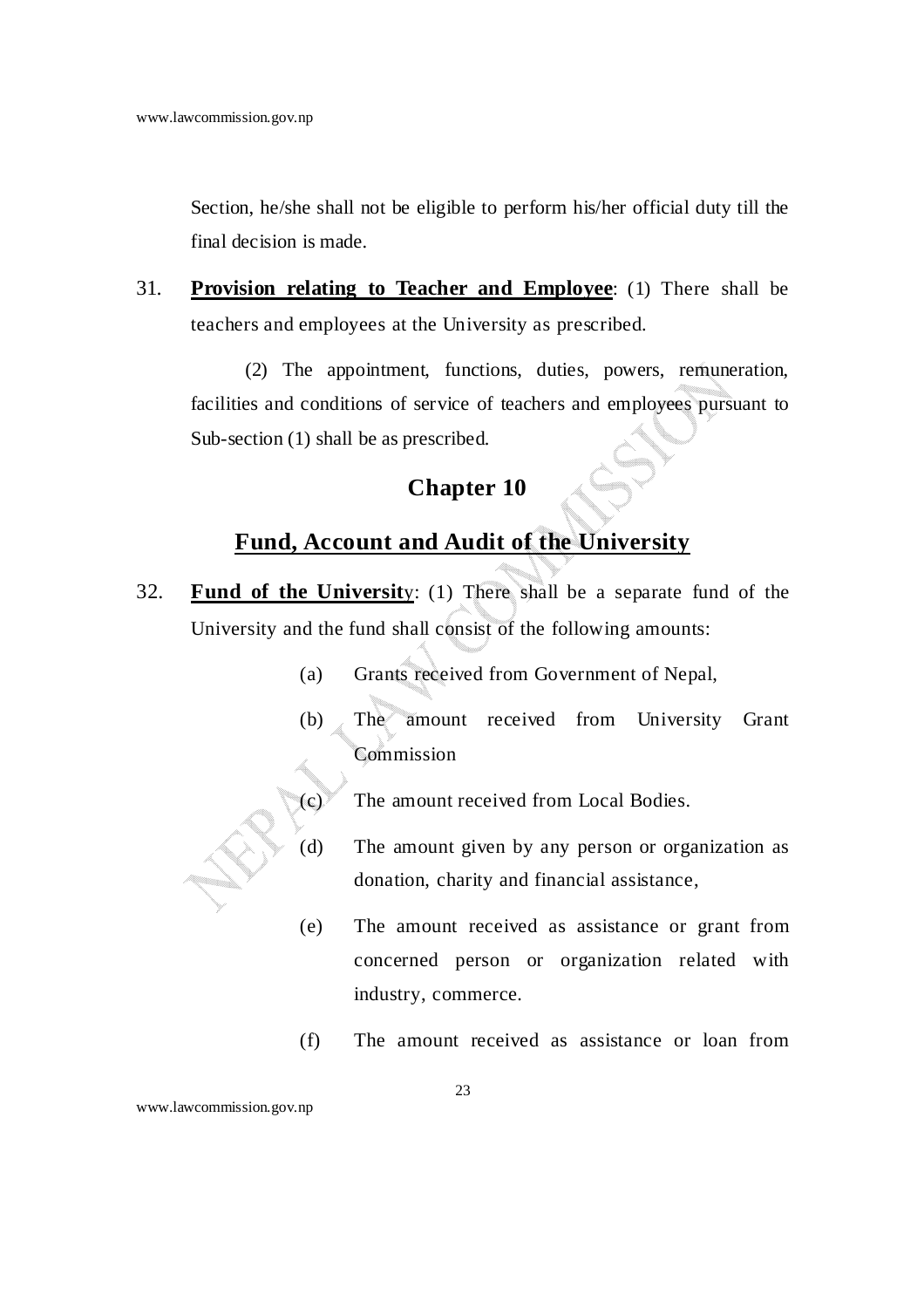foreign government, international organizations, associations, financial institutions or persons,

(g) Fees or the amount to be received from any other source.

 (2) While receiving any amount pursuant to Clause (f) of Subsection (1), the University shall have to obtain approval of Government of Nepal.

 (3) The amount of the fund of the University shall be deposited in an account opened with the bank as decided by the University.

 (4) The operation of fund and account of the University shall be as prescribed.

 (5) All expenditure of the University shall be borne by the fund pursuant to Sub-section (1) as approved by the Senate.

33. **Accounts and Auditing**: (1) The accounts of incomes and expenditures of the University shall be kept as same as Government of Nepal.

 (2) The University shall manage the internal control system of accounts as prescribed.

 (3) The audit of the accounts of the University shall be carried out by the Auditor General.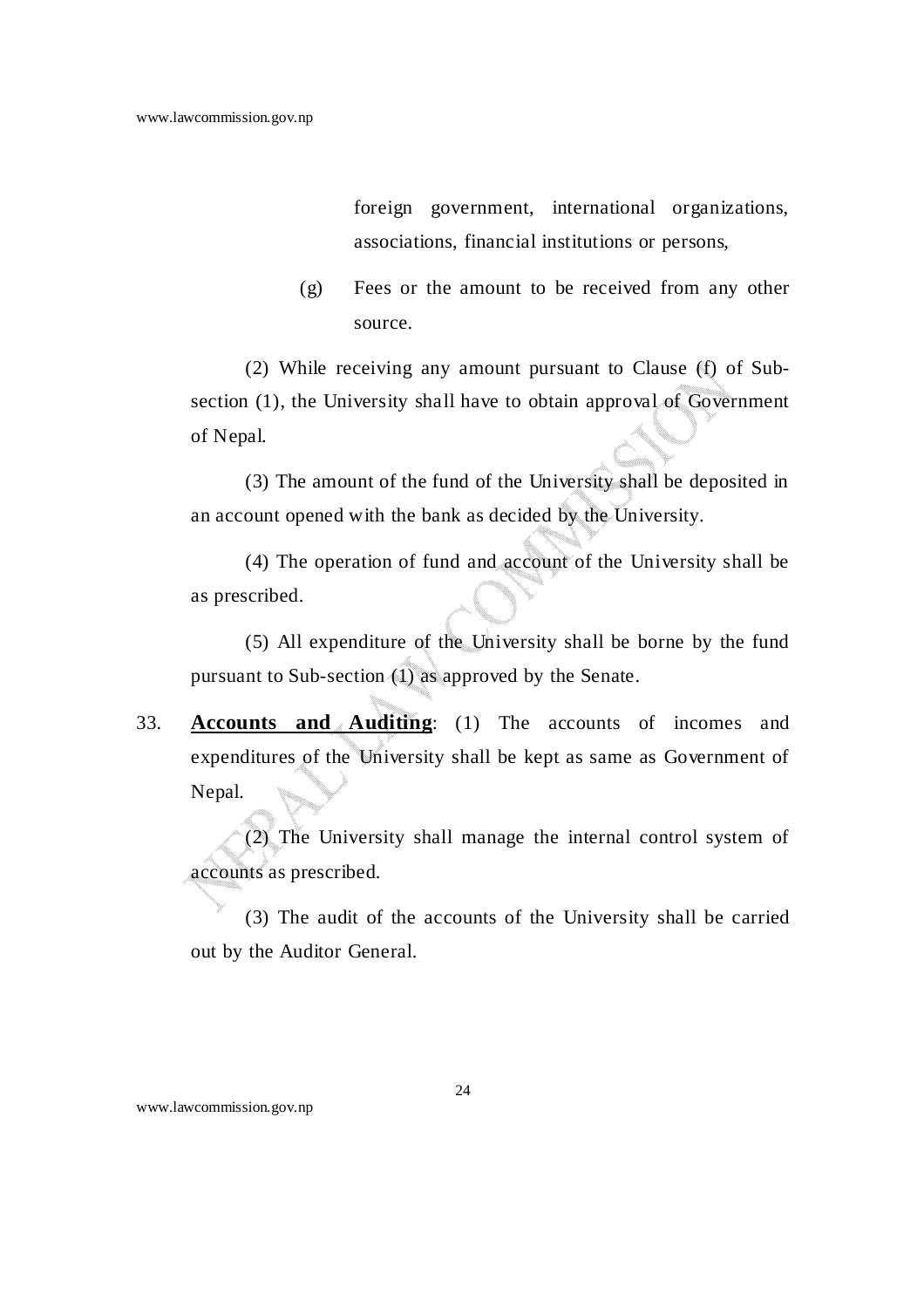#### **Miscellaneous**

34. **Conferring the Degree and Certificate and Fixation of Equivalency and Standards:** (1) The University may confer certificate as may be prescribed to the students, trainees or researchers having obtained higher education and may confer honorary degrees to the persons carrying out research oriented activities and appreciable work in the educational and academic field.

 (2) The University may recognize the educational degrees of any native or foreign University or of educational institution, and may fix the equivalency and standard of various degrees of the University with those degrees.

35. **Qualification Required for Admission to the University**: (1) The qualification required for admission of the students and researchers to the University shall be as prescribed.

 (2) In the course of admission of the student in the University, the place shall secured to the student from women, *Aadibasi/janjati, Madhesi, Dalit,* disable (differently able), backward class or community as per the policy of Government of Nepal in the prescribed percent.

36. **To Act in Accordance with National Education Policy**: It shall be the duty of the University to act in accordance with the National Education Policy approved by Government of Nepal.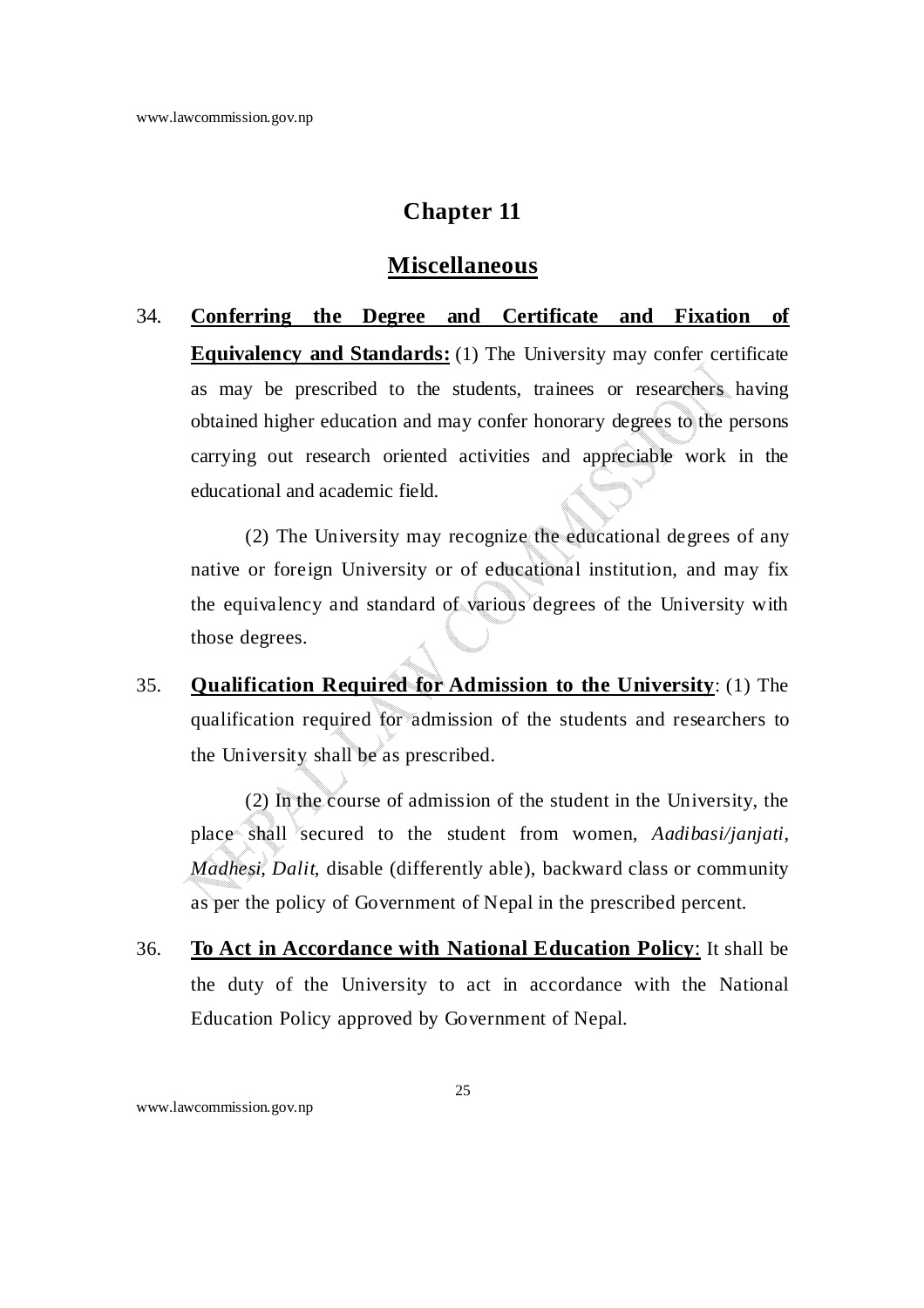- 37. **Actions not to be invalid**: No act or action shall be invalid merely for the reason that an error has been made to appoint or nominate any office bearer or member in any of such vacant posts of the University.
- 38. **Saving for Acts Done in Good faith**: No case shall be initiated or no any other actions may be taken against the University or any of its official with regard to any act done or purported to be done in good faith in accordance with Act or Rules framed thereunder.
- 39. **Prior Approval of Government of Nepal to be obtained**: Notwithstanding anything contained in this Act, approval of the Government of Nepal shall be taken while framing Rules or performing any act in case such matter causes additional financial burden to the Government of Nepal.
- 40. **Delegation of Powers**: (1) The Senate may delegate any or all of the powers conferred on it under this Act or the Rules framed hereunder to the Academic Council, Executive Council or Vice-Chancellor.

 (2) The Academic Council may delegate any of the powers conferred on it under this Act or the Rules framed thereunder to the Education Council as may be prescribed.

 (3) Executive Council, may delegate any of the powers conferred on it under this Act or the Rules framed hereunder, to any official or any committee of the University.

 (4) The Service Commission may delegate some of the powers entrusted to it under this Act or the Rules frame under this Act to any committee of the University as may be necessary.